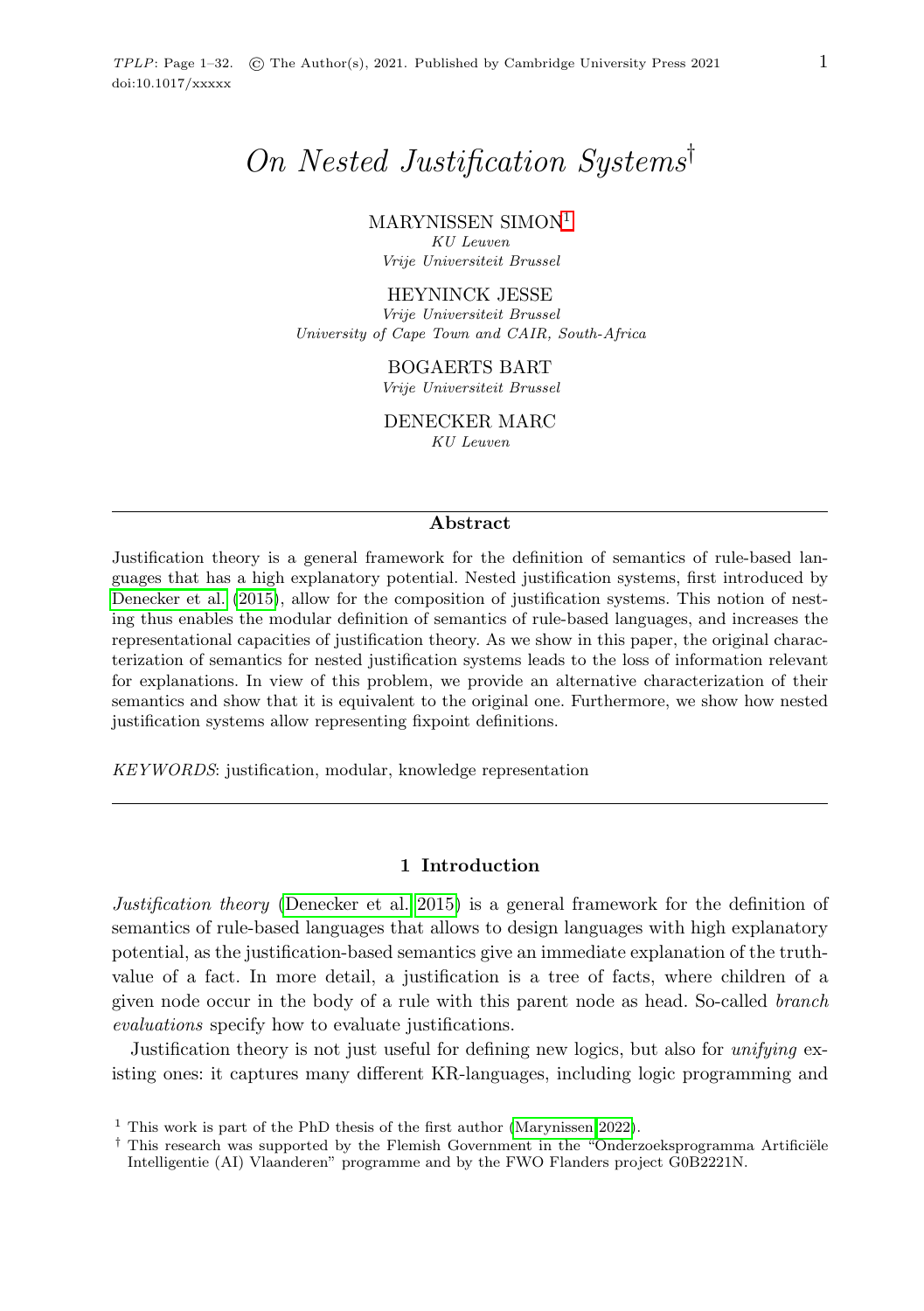abstract argumentation, and their various semantics. By establishing a precise correspondence between semantics of different logics, justification theory sheds light on the common semantic mechanisms underlying these different logics.

[Denecker et al. \(2015\)](#page-15-0) also introduced *nested justification systems*, which allow justification systems to be composed by nesting them. Essentially, a nested justification system can be seen as a tree of justification systems, where the subsystems provide subdefinitions for their parent systems. Such nested systems have several benefits. Firstly, they allow for the modular definition of (the semantics of) rule-based languages. For instance, the problem of defining a suitable semantics for logic programs with aggregates is notoriously difficult (witnessed, e.g., by the lack of consensus on semantics for logic programs with aggregates [\(Pelov et al. 2007;](#page-15-2) [Faber et al. 2011;](#page-15-3) [Gelfond and Zhang 2019;](#page-15-4) [Alviano et al. 2021;](#page-15-5) [Vanbesien et al. 2021\)](#page-15-6)). Nested justifications allow to separate distinct concerns in logic programs with aggregates: on the one hand, we can define what is a justification for an aggregate expression and when it is "acceptable" (branch evaluation for aggregate expressions). On the other hand, we can define a branch evaluation (e.g., stable or well-founded) for rules. By nesting the justification system for aggregate expressions inside the justification system for programs, we then obtain a semantics for logic programs with aggregates without any additional effort required. Thus, the modular semantics of nested justification systems allow for the definition of complex KR-languages using a "divide and conquer"-methodology. Secondly, as different branch evaluations can be used in different sub-systems, nested justification systems allow for the well-behaved combination of different semantics. This can be useful when modelling the combination of knowledge from different agents that use a different semantics to interpret their respective knowledge bases. Finally, nested justification systems allow to capture a richer class of logics than non-nested systems (e.g., fixpoint definitions, as we will show in this paper), and nesting thus increases the unifying power of justification theory.

[Denecker et al. \(2015\)](#page-15-0) defined the semantics of nested justification systems by means of an operation called compression, which turns an entire justification of the subsystem into a set of facts to be pasted into the supersystem. However, properties of this characterisation of their semantics were never studied. Furthermore, as we argue in this paper, the compression-based characterisation of these semantics lead to the loss of explanatory potential, as information essential for explanations, such as the original rules, is lost. Therefore, in this work, we give an alternative characterisation of the semantics of nested justification systems in terms of a so-called merging operator. Merging retains the original rules in the evaluation of a nested justification system, and therefore brings the explanatory potential of justification theory to nested systems.

The contributions of this paper are as follows. (1) An expanded exposition and semantic study of nested justification systems and the compression-based characterisation of their semantics. (2) The introduction of the *merging-based characterisation* of their semantics. (3) A proof of equivalence between compression and merging. (4) An application of nested justification systems to the representation of fixpoint definitions [\(Hou et al. 2010\)](#page-15-7).

The merging-based characterisation brings the explanatory potential of standard justification theory to nested justification systems. This is promising not just for nested fixpoint definitions, which we study in the current paper, but also for other applications of nesting, such as the modular definition of new language constructs. Furthermore, due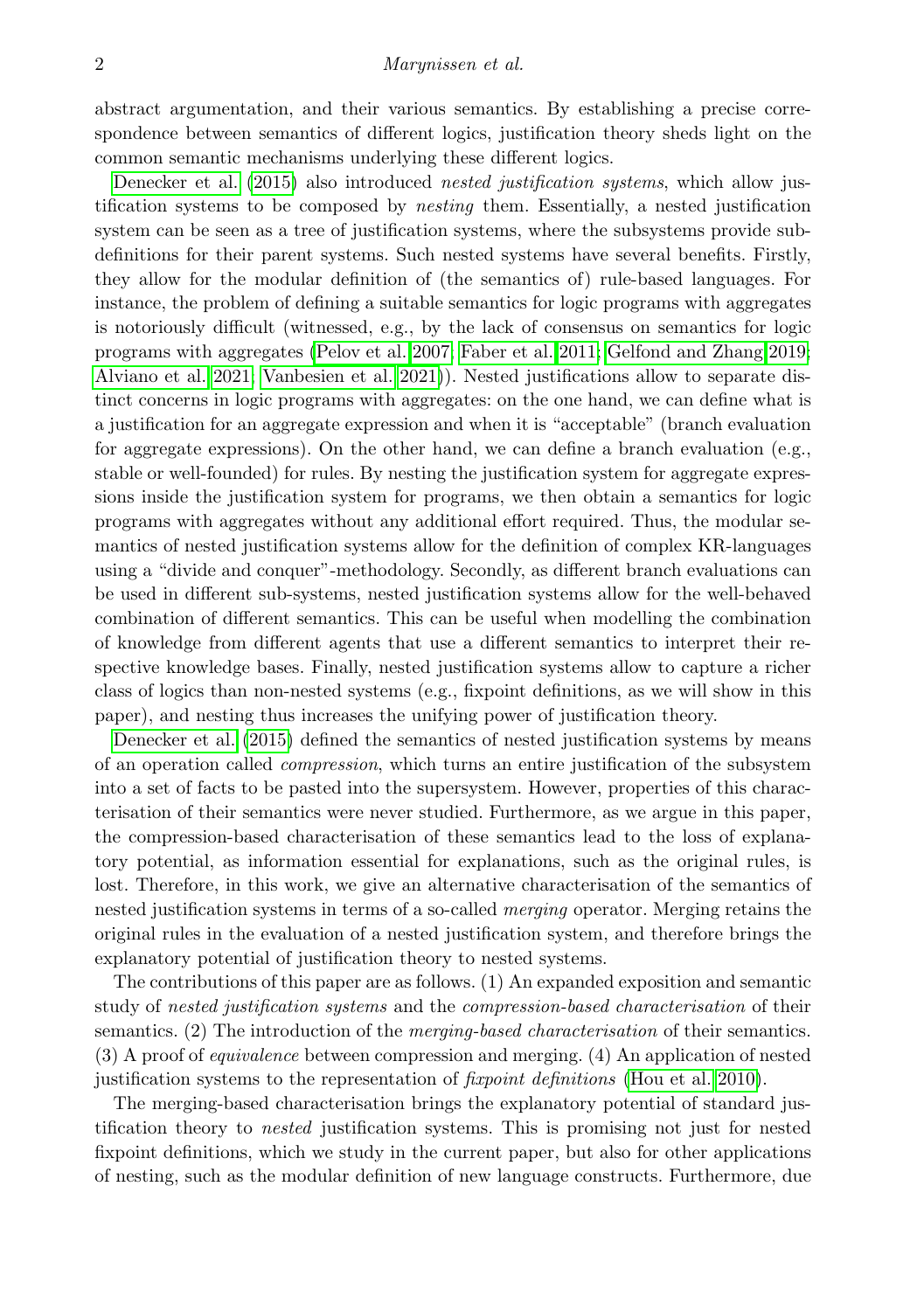to the general nature of justification theory, as well as of our characterisations and results, our results also apply to any future branch evaluations.

Outline of the paper: The rest of this paper is structured as follows: necessary preliminaries on justification theory are given in Section [2.](#page-2-0) In Section [3,](#page-5-0) nested justification systems are defined. The first characterisation of semantics for nested justification systems, compression-based characterisation, is recalled and studied in Section [4.](#page-7-0) In Section [5,](#page-10-0) the merging-based characterisation is introduced. These two characterisations are shown equivalent in Section [6.](#page-12-0) Nested justification systems are shown to capture fixpoint definitions in Section [7.](#page-13-0) The paper is concluded in view of related work in Section [8.](#page-14-0)

## 2 Preliminaries

<span id="page-2-0"></span>We use the formalisation of justification theory of [Marynissen et al. \(2020\)](#page-15-8). We first give and explain all necessary definitions, and afterwards illustrate them with an example.

In the rest of this paper, let F be a set, referred to as a fact space, such that  $\mathcal{L} =$  $\{t, f, u\} \subseteq \mathcal{F}$ , where  $t, f$  and u have the respective meaning true, false, and unknown. The elements of  $\mathcal F$  are called *facts*. The set  $\mathcal L$  behaves as the three-valued logic with truth order  $f \leq_t u \leq_t t$ . We assume that F is equipped with an involution  $\sim : \mathcal{F} \to \mathcal{F}$ (i.e., a bijection that is its own inverse) such that  $\sim t = f$ ,  $\sim u = u$ , and  $\sim x \neq x$  for all  $x \neq$  u. For any fact x,  $\sim x$  is called the *complement* of x. An example of a fact space is the set of literals over a propositional vocabulary  $\Sigma$  extended with  $\mathcal L$  where  $\sim$  maps a literal to its negation. For any set A we define  $\sim$ A to be the set of elements of the form  $\sim a$  for  $a \in A$ . We distinguish two types of facts: *defined* and *open* facts. The former is accompanied by a set of rules that determine their truth value. The truth value of the latter is not governed by the rule system but comes from an external source or is fixed (as is the case for logical facts), and only occur in bodies of rules.

Definition 2.1 A justification frame  $J\mathcal{F}$  is a tuple  $\langle \mathcal{F}, \mathcal{F}_d, R \rangle$  such that

- $\mathcal{F}_d$  is a subset of  $\mathcal{F} \setminus \mathcal{L}$  closed under  $\sim$ , i.e.,  $\sim \mathcal{F}_d = \mathcal{F}_d$ ; facts in  $\mathcal{F}_d$  are called *defined*;<sup>[1](#page-2-1)</sup>
- $R \subseteq \mathcal{F}_d \times 2^{\mathcal{F}};$
- for each  $x \in \mathcal{F}_d$ ,  $(x, \emptyset) \notin R$  and there is an element  $(x, A) \in R$  for  $\emptyset \neq A \subseteq \mathcal{F}$ .

The set of open facts is denoted as  $\mathcal{F}_o := \mathcal{F} \setminus \mathcal{F}_d$ . An element  $(x, A) \in R$  is called a rule with head x and body (or case) A. The set of cases of x in  $J\mathcal{F}$  is denoted as  $J\mathcal{F}(x)$ . Rules  $(x, A) \in R$  are denoted as  $x \leftarrow A$  and if  $A = \{y_1, \ldots, y_n\}$ , we often write  $x \leftarrow y_1, \ldots, y_n$ .

In justification theory, defined facts are evaluated by constructing justifications for them. Justifications are directed graphs, where the set truth of the (labels of the) children of a node forms a reason (or argument, or cause, depending othe context) for the truth of the (label of the) node itself. Such reasons are not necessarily convincing: for example if they are based on a parameter that is not true, or might lead to cyclic argumentation. Therefore, branches in justification trees are evaluated using branch evaluations.

## Definition 2.2

<span id="page-2-1"></span> $<sup>1</sup>$  Thus, no logical fact is defined, or, equivalently, the logical facts are opens.</sup>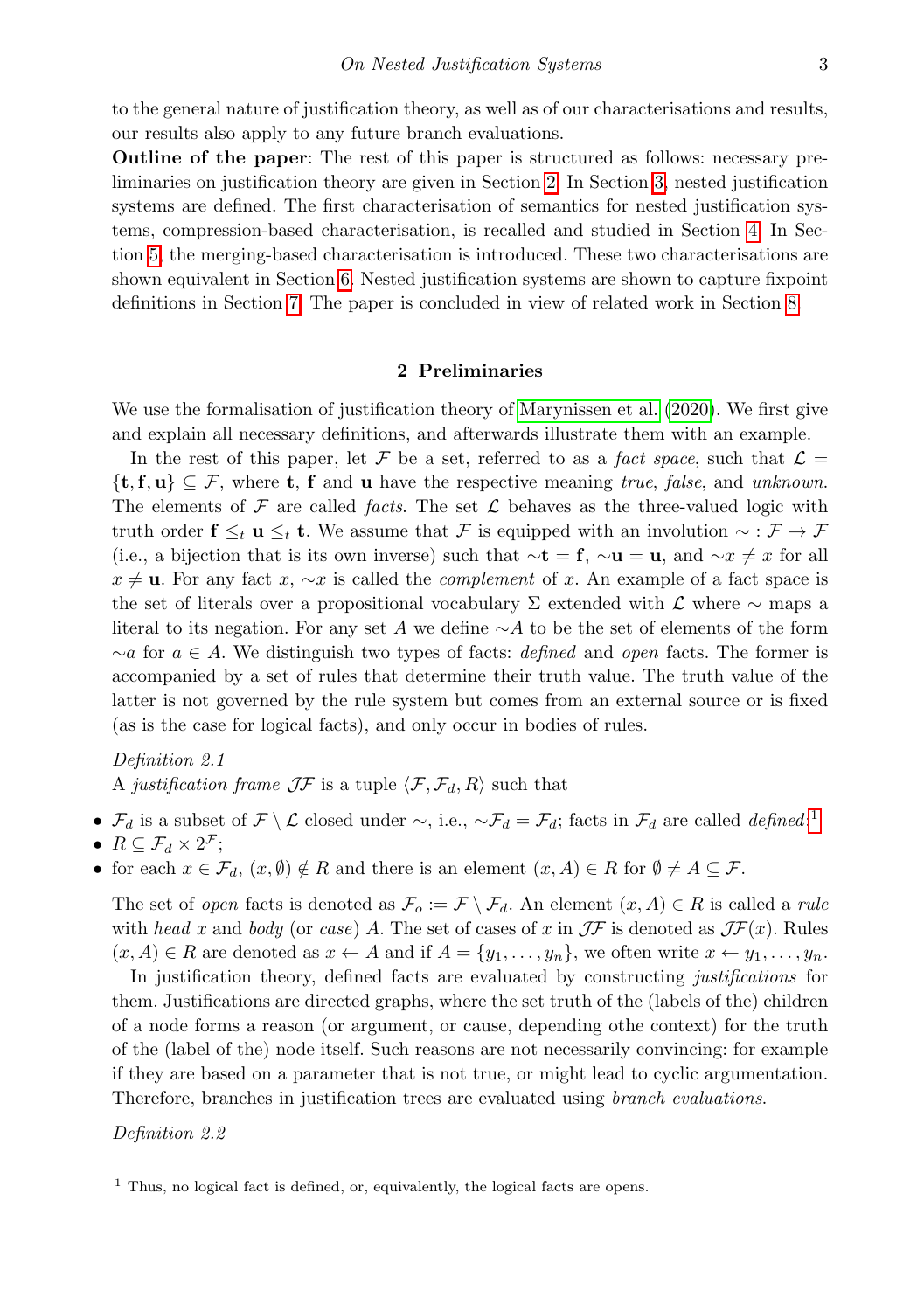Let  $J\mathcal{F} = \langle \mathcal{F}, \mathcal{F}_d, R \rangle$  be a justification frame. A justification J in  $J\mathcal{F}$  is a (possibly infinite) directed labelled graph  $(N, \mathcal{F}_d, E, \ell)$ , where N are the nodes, E the vertices, and  $\ell : N \to \mathcal{F}_d$  is a labelling function, such that (1) the underlying undirected graph is a forest, i.e., is acyclic; and (2) for every internal node  $n \in N$  it holds that  $\ell(n) \leftarrow {\ell(m)}$  $(n, m) \in E$   $\in R$ .

We write  $\mathfrak{J}(x)$  for the set of justifications that have a node labelled x. A justification is locally complete if it has no leaves with label in  $\mathcal{F}_d$ . We call  $x \in \mathcal{F}_d$  a root of a justification J if there is a node n labelled x such that every node is reachable from n in J.

#### Remark 2.3

In some works, justifications are formalized as graphs and the justifications as defined here are then called *tree-like justifications* [\(Marynissen et al. 2020\)](#page-15-8). Since we restrict attention to the latter, we shall just use the term *justification*.

### Definition 2.4

Let  $J\mathcal{F}$  be a justification frame. A  $J\mathcal{F}$ -branch is either an infinite sequence in  $\mathcal{F}_d$  or a finite non-empty sequence in  $\mathcal{F}_d$  followed by an element in  $\mathcal{F}_o$ . For a justification J in  $J\mathcal{F}$ , a *J*-branch starting in  $x \in \mathcal{F}_d$  is a path in *J* starting in x that is either infinite or ends in a leaf of J. We write  $B_J(x)$  to denote the set of J-branches starting in x.

Not all *J*-branches are  $J\mathcal{F}$ -branches since they can end in nodes with a defined fact as label. However, if J is locally complete, any J-branch is also a  $\mathcal{J}$ -branch.

We denote a branch **b** as  $\mathbf{b}: x_0 \to x_1 \to \cdots$  and define  $\sim \mathbf{b}$  as  $\sim x_0 \to \sim x_1 \to \cdots$ .

Definition 2.5

A branch evaluation B is a mapping that maps any JF-branch to an element in F for all justification frames  $J\mathcal{F}$ . A justification frame  $J\mathcal{F}$  together with a branch evaluation B form a justification system JS, which is presented as a quadruple  $\langle F, \mathcal{F}_d, R, \mathcal{B} \rangle$ .

A branch evaluation is parametric if every branch is mapped to an open fact. A justification system  $\langle \mathcal{F}, \mathcal{F}_d, R, \mathcal{B} \rangle$  is parametric if  $\mathcal B$  is parametric.

The supported (completion) branch evaluation  $\mathcal{B}_{\text{sp}}$  maps  $x_0 \to x_1 \to \cdots$  to  $x_1$ . The Kripke-Kleene branch evaluation  $\mathcal{B}_{KK}$  maps finite branches to their last element and infinite branches to **u**. Let  $J\mathcal{F}$  be a justification frame. A *sign function* on  $J\mathcal{F}$  is a map sgn :  $\mathcal{F}_d \to \{-, +\}$  such that sgn $(x) \neq \text{sgn}(\sim x)$  for all  $x \in \mathcal{F}_d$ . We denote  $\mathcal{F}_- :=$ sgn<sup>-1</sup>({-}) and  $\mathcal{F}_+ := \text{sgn}^{-1}(\{+\})$ . From now on, we fix a sign function on  $\mathcal{J}\mathcal{F}$ . We say that an infinite branch has a positive (respectively negative) tail if from some point onwards all elements are in  $\mathcal{F}_+$  (respectively  $\mathcal{F}_-$ ). The well-founded branch evaluation  $B_{\rm wf}$  maps finite branches to their last element. It maps infinite branches to **t** if they have a negative tail, to **f** if they have a positive tail and to **u** otherwise. The co-well-founded branch evaluation  $\mathcal{B}_{\text{cwt}}$  maps finite branches to their last element, infinite branches with a positive tail to t, infinite branches with a negative tail to f, and all other infinite branches to **u**. The *stable* (answer set) branch evaluation  $\mathcal{B}_{st}$  maps a branch  $x_0 \to x_1 \to \cdots$  to the first element with a different sign than  $x_0$  if it exists; otherwise **b** is mapped to  $\mathcal{B}_{\rm wf}(\mathbf{b})$ .

The final ingredient of the semantics of justification systems are *interpretations*, which are abstractions of possible states of affairs, formalized as an assignment of a truth value to each fact. A *(three-valued)* interpretation of F is a function  $\mathcal{I}: \mathcal{F} \to \mathcal{L}$  such that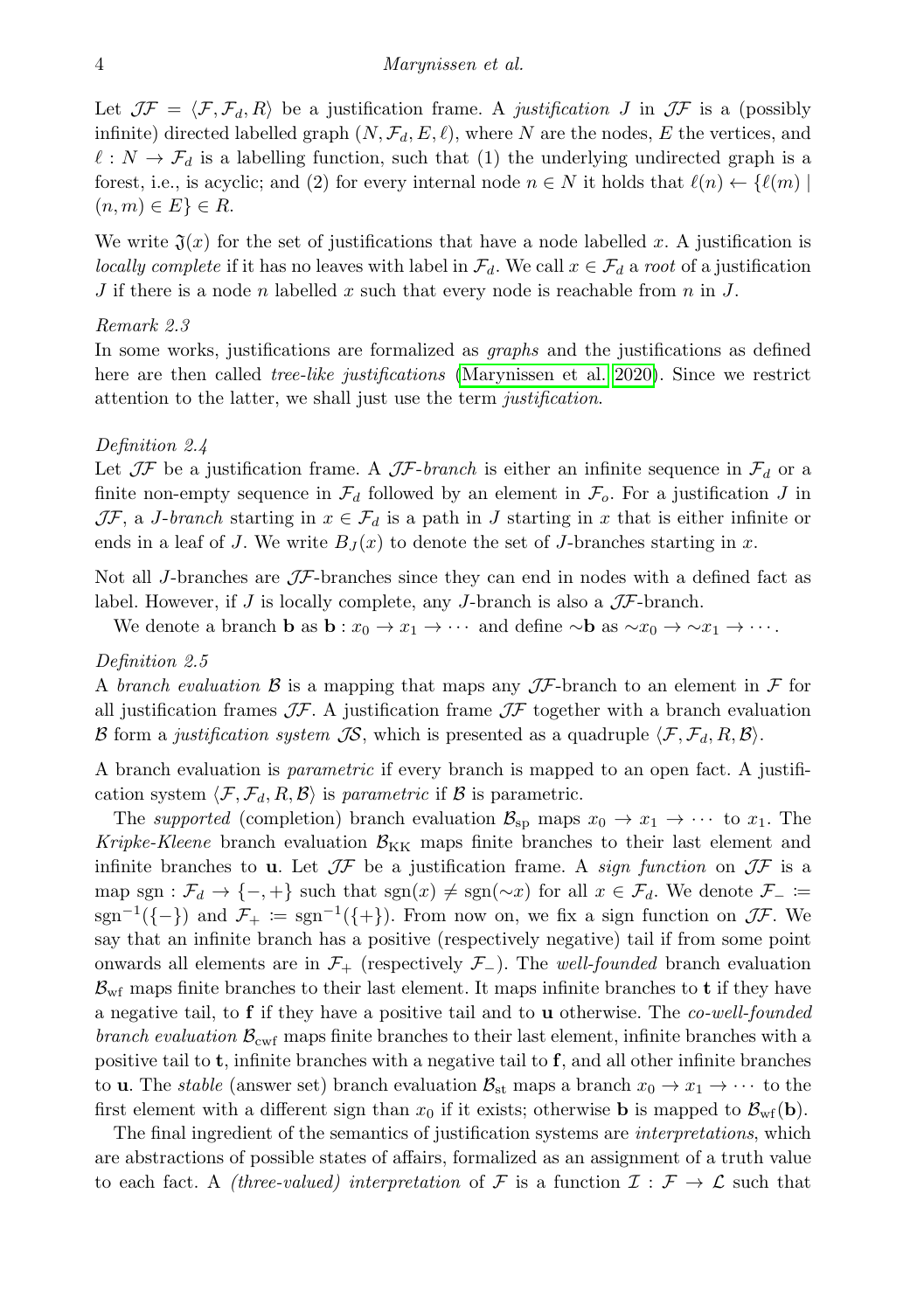$\mathcal{I}(\sim x) = \sim \mathcal{I}(x)$  and  $\mathcal{I}(l) = l$  for all  $l \in \mathcal{L}$ . The set of interpretations of F is denoted by  $\mathfrak{I}_\mathcal{F}$ . We will call an interpretation two-valued if  $\mathcal{I}(x) \neq \mathbf{u}$  for all  $x \neq \mathbf{u}$ . Given an interpretation  $\mathcal I$  and a justification system  $\mathcal I$ S, we can now evaluate the quality of justifications: the value assigned to a justification will be the least (in the truth order) value of its branches. The rationale behind this definition is that for a justification to be "good", all of the arguments it contains should be good as well. On top of this definition, we will define a notion of supported value of a fact, which is the value of its best justification. Indeed, in general we will not be interested in the existence of bad arguments why a fact holds, but only in the existence of its best arguments.

Let  $\mathcal{IS} = \langle \mathcal{F}, \mathcal{F}_d, R, \mathcal{B} \rangle$  be a justification system, I an interpretation of F, and J a locally complete justification in  $\mathcal{JS}$ . Let  $x \in \mathcal{F}_d$  be a label of a node in J. The value of  $x \in \mathcal{F}_d$  by J under I is defined as val $(J, x, \mathcal{I}) = \min_{\mathbf{b} \in B_J(x)} \mathcal{I}(\mathcal{B}(\mathbf{b}))$ , where the minimum is taken with respect to  $\leq_t$ . The *supported value* of  $x \in \mathcal{F}$  in  $\mathcal{J}S$  under  $\mathcal{I}$  is defined as

$$
SV(x, \mathcal{I}) = \max_{J \in \mathfrak{J}(x)} \text{val}(J, x, \mathcal{I}) \text{ for } x \in \mathcal{F}_d \qquad SV(x, \mathcal{I}) = \mathcal{I}(x) \text{ for } x \in \mathcal{F}_o.
$$

Definition 2.6

Let  $J\mathcal{S} = \langle \mathcal{F}, \mathcal{F}_d, R, \mathcal{B} \rangle$  be a justification system. An F-interpretation I is a JS-model if for all  $x \in \mathcal{F}_d$ ,  $SV_{\mathcal{IS}}(x, \mathcal{I}) = \mathcal{I}(x)$ . If  $\mathcal{IS}$  consists of  $\mathcal{IF}$  and  $\mathcal{B}$ , then a  $\mathcal{IS}$ -model can be referred to as a  $\beta$ -model of  $J\mathcal{F}$ .

## Definition 2.7

Two justification systems  $\mathcal{JS}_1$  and  $\mathcal{JS}_2$  are equivalent if  $SV_{\mathcal{JS}_1} = SV_{\mathcal{JS}_2}$ .

<span id="page-4-0"></span>Example 2.8

Consider the justification system  $\langle \mathcal{F}, \mathcal{F}_d, R \rangle$  with  $\mathcal{F}_d = \{p, \sim p, q, \sim q\}, \mathcal{F} = \mathcal{F}_d \cup \{r, \sim r\} \cup$  $\mathcal L$  and  $R = \{p \leftarrow \sim q, r; q \leftarrow q; \sim p \leftarrow q; \sim p \leftarrow \sim r; \sim q \leftarrow \sim q\}.$ 

We have the following  $J\mathcal{F}$ -branches (we denote branches compactly in a graph-like fashion, i.e. a loop like  $\mathbf{b}_3$  denotes the infinite branch  $q \to q \to \ldots$ :



These branches are evaluated as follows:

| $\hat{i}$                                                                                                                                        |   |            |  | 2 3 4 5 6 i                                                                                                                                                              | $\sim 2$ | 3 4 5 6 |  |
|--------------------------------------------------------------------------------------------------------------------------------------------------|---|------------|--|--------------------------------------------------------------------------------------------------------------------------------------------------------------------------|----------|---------|--|
| $\mathcal{B}_{\text{sp}}(\mathbf{b}_i) \quad \sim q$<br>$\mathcal{B}_{\rm wf}^{\rm F}(\textbf{b}_i)$<br>$\mathcal{B}_{\text{cwf}}(\mathbf{b}_i)$ | r | t $\sim r$ |  | $r$ q $\sim r$ q $\sim q$ $\mathcal{B}_{\text{KK}}(\textbf{b}_i)$ u $r$ u $\sim r$ u<br>${\bf t}$ r f $\sim r$ f t ${\cal B}_\text{st}({\bf b}_i)$ $\sim q$ r f $\sim r$ |          |         |  |

Let I be the interpretation with  $\mathcal{I}(r) = \mathcal{I}(p) = \mathcal{I}(\sim q) = \mathbf{t}, J$  the justification for p made up of  $\mathbf{b}_1$  and  $\mathbf{b}_2$ , and  $\mathcal{J}F = \langle F, \mathcal{F}_d, R, \mathcal{B}_{\text{wf}}\rangle$ . We see that, e.g., val $(J, p, \mathcal{I})$  =  $\min_{\mathbf{b}\in B_J(p)} \mathcal{I}(\mathcal{B}_{\text{wf}}(\mathbf{b})) = \mathbf{t}$ , and thus that  $\text{SV}(p, \mathcal{I}) = \mathcal{I}(p)$ . In fact, it can be verified that this holds for every literal, i.e.,  $\mathcal I$  is a  $\mathcal J\mathcal F$ -model. In  $\mathcal I$  (still, under the well-founded semantics), J serves as an explanation as to why p is true: because  $\sim q$  and r are true. Simultaneously, J also explains why the facts r and  $\sim q$  are true. In the case of r, this is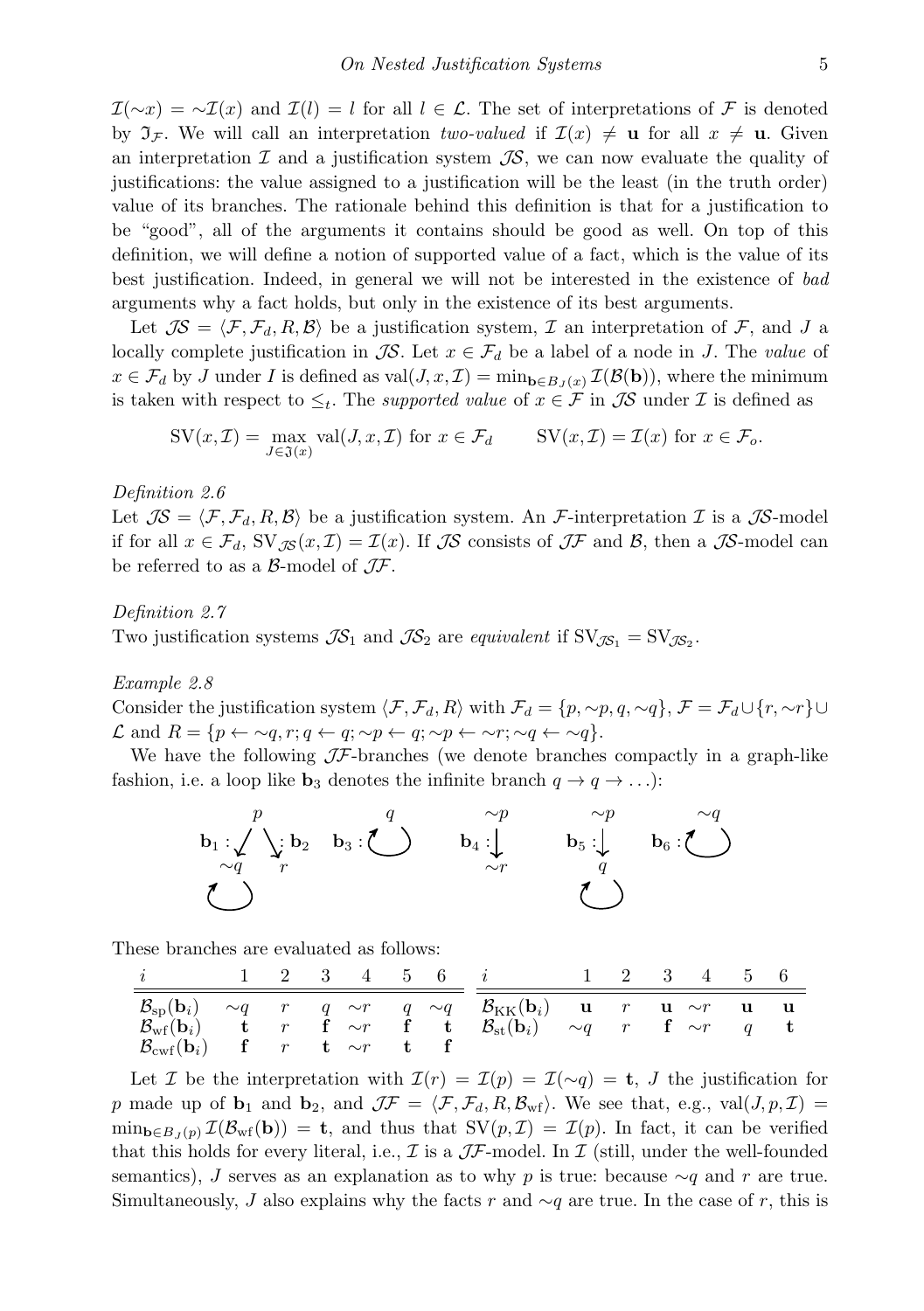simply because it is an open fact (with value true). For  $\sim q$ , this explanation looks selfsupporting: the reason why  $\sim q$  holds is because  $\sim q$  holds. For negative facts, stable and well-founded semantics accept such cyclic branches: the reason is that this cycle actually represents the fact that the positive fact  $(q)$  can only be justified by cyclic justifications, and well-founded and stable semantics reject cyclic justifications for positive facts.

#### 3 Nested Justification Systems

<span id="page-5-0"></span>As outlined in the introduction, nested justifications, originally introduced by [Denecker](#page-15-0) [et al. \(2015\)](#page-15-0), allow for the modular definition of semantics, the representation of richer classes of logics and the combination of different semantics in different modules. In this section, we introduce nested justification systems formally.

A nested justification system is essentially a tree structure of justification systems, meaning, that some systems are local to certain others, i.e. some facts occurring as an open fact in one component system are defined in another component system.

<span id="page-5-2"></span>Definition 3.1

Let  $\mathcal F$  be a fact space. A nested justification system on  $\mathcal F$  is a tuple  $\langle \mathcal{F}, \mathcal{F}_d, \mathcal{F}_{dl}, R, \mathcal{B}, \{\mathcal{J}\mathcal{S}^1, \dots, \mathcal{J}\mathcal{S}^k\}\rangle$  such that:

- 1.  $\langle \mathcal{F}, \mathcal{F}_{dl}, R, \mathcal{B} \rangle$  is a justification system;
- 2. for each *i*,  $\mathcal{J}S^i$  is a nested justification system  $\langle \mathcal{F}^i, \mathcal{F}^i_d, \mathcal{F}^i_d, R^i, \mathcal{B}^i, \ldots \rangle$ ;
- 3.  $\mathcal{F}_d$  is partitioned into  $\{\mathcal{F}_{dl}, \mathcal{F}_d^1, \ldots, \mathcal{F}_d^k\};$
- 4.  $\mathcal{F} = \cup_{i=1}^k \mathcal{F}^k;$
- 5.  $\mathcal{F}_o^i \subseteq \mathcal{F}_o \cup \mathcal{F}_{dl}$  (where  $\mathcal{F}_o^i = \mathcal{F}^i \setminus \mathcal{F}_d^i$  as usual)

A nested justification system is called *parametric* if  $\beta$  is parametric and all of its subsystems are parametric. We call a nested justification system *compressible* if for each  $i$ ,  $\mathcal{IS}^i$  is parametric.

Given  $J\mathcal{S} = \langle \mathcal{F}, \mathcal{F}_d, \mathcal{F}_{dl}, R, \mathcal{B}, \{\mathcal{J}\mathcal{S}^1, \dots, \mathcal{J}\mathcal{S}^k\},\$ we call (for  $i = 1, \dots, k$ )  $\mathcal{J}\mathcal{S}$  the parent system of  $\mathcal{JS}_i$  and  $\mathcal{JS}_i$  a child system of  $\mathcal{JS}$ . Ancestor and descendant systems are defined analogously by transitively closing the parent, respectively, child relation. This defines a tree of nested justification systems, where the leaves have  $\mathcal{F}_{dl} = \mathcal{F}_{d}$  and  $k = 0$ , and thus correspond directly to an unnested justification system.

The factspace  $\mathcal F$  consists of all the facts used in (some component system of)  $\mathcal TS$ . The facts in  $\mathcal{F}_{dl}$  are those that are defined locally in the justification system, i.e., in the rules R. The facts in  $\mathcal{F}_d$  are those that are either defined locally, or in some component system of JS. Every defined fact is either defined locally in the top system  $(\mathcal{F}_{d_l})$ , or in one of the subsystems  $(\mathcal{F}_d^i)$ . Each child system  $\mathcal{IS}^i$  can use as opens only the opens of the root and the facts defined locally in the root. This has the consequence that facts defined in  $\mathcal{JS}^i$  do not appear as opens in  $\mathcal{JS}^j$  if  $i \neq j$ .

Lemma 3.2 Let  $\mathcal{JS} = \langle \mathcal{F}, \mathcal{F}_d, \mathcal{F}_{dl}, R, \mathcal{B}, \{\mathcal{JS}^1, \ldots, \mathcal{JS}^k\}\rangle$  be a nested justification system. If  $i \neq j$ , then  $\mathcal{F}_d^i \cap \mathcal{F}^j = \emptyset$ .

<span id="page-5-1"></span>Example 3.3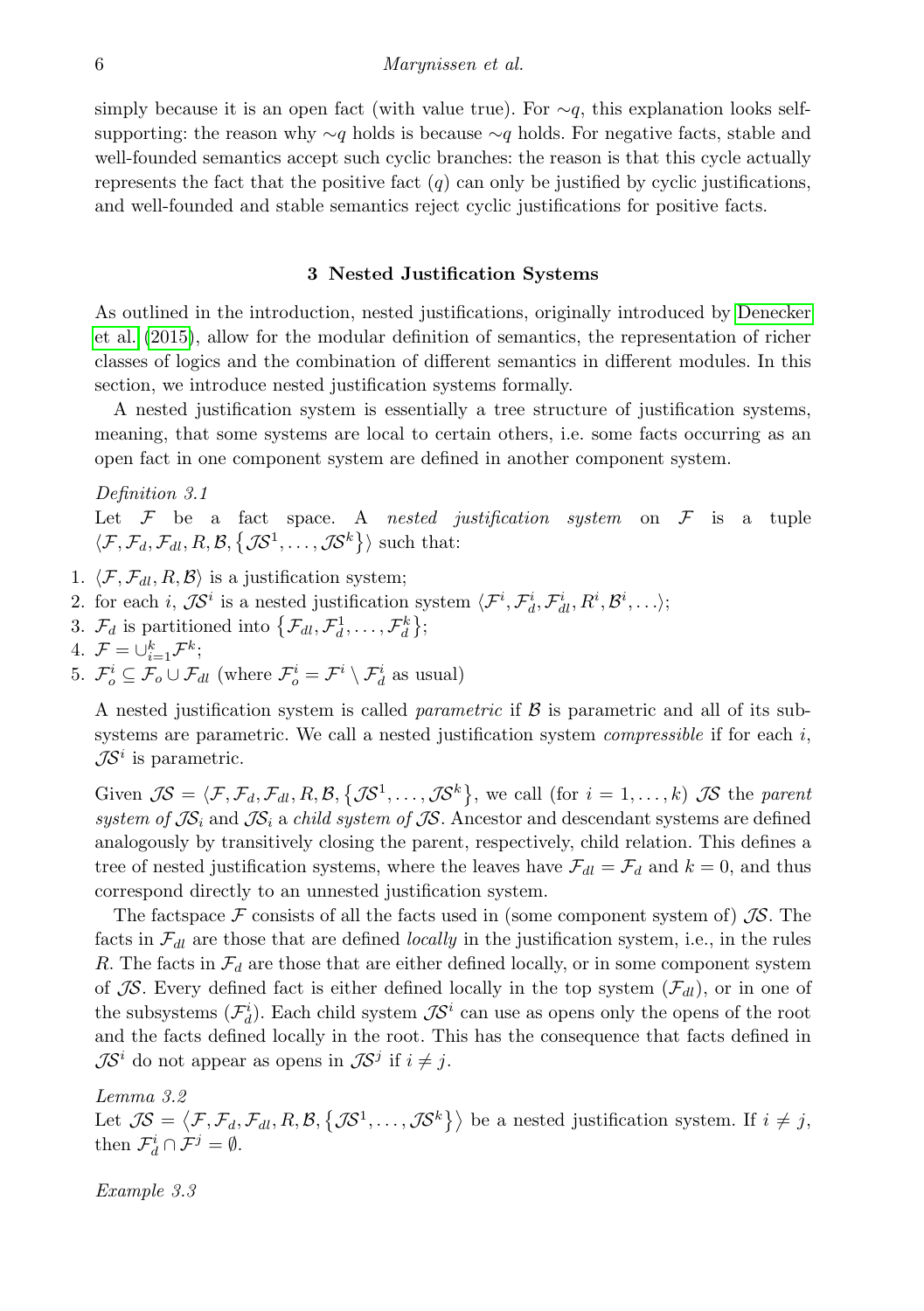Let  $\mathcal{JS} = \left\langle \mathcal{F}, \mathcal{F}_d, \mathcal{F}_{dl}, R, \mathcal{B}, \left\{ \mathcal{JS}^1 \right\} \right\rangle$  be a nested system with  $\mathcal{F} = \{p, q, r, \sim p, \sim q, \sim r\} \cup \mathcal{L},$  $\mathcal{F}_{dl} = \{r, \sim r\}, \mathcal{B} = \mathcal{B}_{KK}$ , and

$$
R = \{ r \leftarrow p, q; \quad \sim r \leftarrow \sim p; \quad \sim r \leftarrow \sim q \}.
$$

The inner system  $\mathcal{J}S^1$  is equal to the unnested system with  $\mathcal{F}_{dl}^1 = \{p, \sim p, q, \sim q\}, \mathcal{B}^1 =$  $\mathcal{B}_{\text{wf}},$  and

$$
R^1 = \left\{ p \leftarrow \sim q, r; \quad \sim p \leftarrow q; \quad \sim p \leftarrow \sim r; \quad q \leftarrow q; \quad \sim q \leftarrow \sim q \right\}.
$$

We summarize this nested justification system graphically as follows:

$$
\mathcal{B}_{KK}: \left\{ \begin{array}{ll} r \leftarrow p, q; & \sim r \leftarrow \sim p; & \sim r \leftarrow \sim q \\ \mathcal{B}_{wf} \left\{ p \leftarrow \sim q, r; & \sim p \leftarrow q; & \sim p \leftarrow \sim r; & q \leftarrow q; & \sim q \leftarrow \sim q \right\} \end{array} \right\} \right\}.
$$

This example also illustrates how different branch evaluations (e.g.,  $B_{KK}$  and  $B_{\text{cwf}}$ ) can be combined in nested justification systems.

One notoriously difficult problem is the integration of aggregates in non-monotonic semantics of logic programming [\(Pelov et al. 2007;](#page-15-2) [Faber et al. 2011;](#page-15-3) [Gelfond and Zhang](#page-15-4) [2019;](#page-15-4) [Alviano et al. 2021;](#page-15-5) [Vanbesien et al. 2021\)](#page-15-6). While we do not develop the full theory here, we conjecture that nested justification systems can shed light on the relations between different semantics. As a first step towards this goal, we will show on a single example how different semantics for aggregates can be obtained by plugging in a different nested system defining the aggregate atoms in question. The outer system will always simply be evaluated under the stable semantics.

### <span id="page-6-0"></span>Example 3.4

We consider a representation of an aggregate **atLeastTwo** expressing that at least two atoms among  $p$ ,  $q$  and  $s$  are true.

$$
\mathcal{JS}_{FLP} = \mathcal{B}_{\textrm{st}} : \left\{ \begin{array}{l} p \leftarrow \mathbf{t}; \quad q \leftarrow \mathbf{t}; \quad s \leftarrow p, \texttt{atLeastTwo}; \\ \mathcal{B}_{\textrm{KK}} : \left\{ \begin{array}{l} \texttt{atLeastTwo} \leftarrow p, q; \quad \texttt{atLeastTwo} \leftarrow s, q; \quad \texttt{atLeastTwo} \leftarrow p, s \end{array} \right\} \right. \right\} \\ \mathcal{JS}_{GZ} = \mathcal{B}_{\textrm{st}} : \left\{ \begin{array}{l} p \leftarrow \mathbf{t}; \quad q \leftarrow \mathbf{t}; \quad s \leftarrow p, \texttt{atLeastTwo}; \\ \mathcal{B}_{\textrm{KK}} : \left\{ \begin{array}{l} \texttt{atLeastTwo} \leftarrow p, q, \sim s; \quad \texttt{atLeastTwo} \leftarrow s, q, \sim p; \\ \texttt{atLeastTwo} \leftarrow p, s, \sim q; \quad \texttt{atLeastTwo} \leftarrow p, q, s \end{array} \right. \right) \end{array} \right\} \right\}
$$

For brevity and for emphasizing the relation with logic programming, we have here only written down the rules for *positive* facts. The rules for negative facts can be obtained automatically by means of a technique called complementation; more details can be found in Appendix A of the full version of this article [\(Marynissen et al. 2022\)](#page-15-9). These systems differ only in their inner justification system, i.e., in which justifications for the atom atLeastTwo they accept. The inner system is evaluated here (in both cases) under Kripke-Kleene semantics; however, since it is a non-recursive system, all major branch evaluations we discussed coincide. These two justification systems are inspired by the logic program

$$
p. \qquad q. \qquad s \leftarrow p, \ \# \{p, q, s\} \ge 2.
$$

which has one (two-valued) stable model, namely  $\{p, q, s\}$ , according to the FLP semantics [\(Faber et al. 2011\)](#page-15-3) but no (two-valued) stable models according to the GZ semantics [\(Gelfond and Zhang 2019\)](#page-15-4). We will show later that this is indeed what the semantics for nested justifications for the first respectively the second system.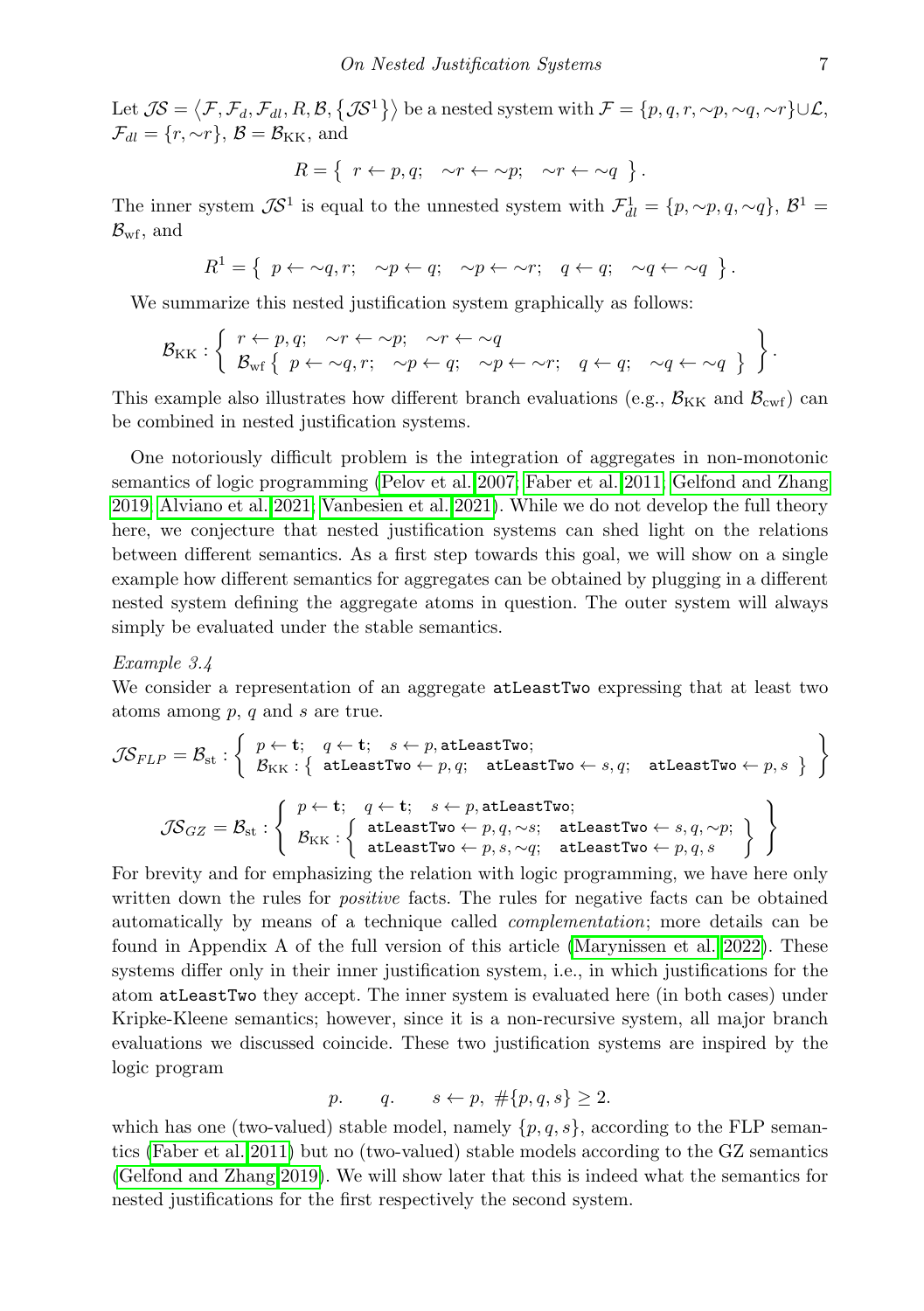## 8 Marynissen et al.

In the following two sections, two different characterisations of the semantics for nested justification systems are given. In a nutshell, these characterisations both describe how to convert a nested justification system in a non-nested justification system. The first characterisation, called the compression-based characterisation, keeps the branch evaluation of the top system, but manipulates the rules to "squeeze in" all information about subsystems (their branch evaluation as well as their rules), while the second, mergingbased characterisation, keeps the rules of the original system intact, but creates a new branch evaluation based on all branch evaluations present in the system.

## <span id="page-7-0"></span>4 Compression-based Characterisation of Semantics for Nested Systems

The semantics for nested justification systems was originally introduced by [Denecker](#page-15-0) [et al. \(2015\)](#page-15-0). The basic idea is to compress a nested justification system in a regular justification system, starting from the leaves of the nesting tree and iteratively moving up. In a *compressible* nested system, the branch evaluations of subsystems are parametric and hence we know (by Proposition 3 of [Marynissen et al. \(2021\)](#page-15-10)) that, if the interpretation of the open facts is fixed, there is a unique model in which the value of a fact depends solely on the values of the opens. Therefore, the model can be represented by a set of rules for which the body contains only open facts. This representation is formed by transforming each justification into a single rule, by an operation called *flattening*.

Definition 4.1

Let  $J\mathcal{S} = \langle \mathcal{F}, \mathcal{F}_d, R, \mathcal{B} \rangle$  be a justification system. The *flattening* Flat( $J\mathcal{S}$ ) is the justification system  $\langle \mathcal{F}, \mathcal{F}_d, R^f, \mathcal{B} \rangle$ , where

$$
R^{f} = \{x \leftarrow A \mid x \in \mathcal{F}_d, J \in \mathfrak{J}_x, A = \{ \mathcal{B}(\mathbf{b}) \mid \mathbf{b} \in B_J(x) \} \}.
$$

Intuitively, Flat( $\mathcal{J}S$ ) is obtained by constructing a rule  $x \leftarrow A$  for every justification J for x, where A is obtained by simply taking the facts to which the branches in J starting in x are mapped by the branch evaluation  $\beta$ .

## <span id="page-7-1"></span>Example 4.2 (Example [3.3](#page-5-1) ctd.)

In view of Example [2.8,](#page-4-0) the flattening of the inner justification system  $\mathcal{J}S^1$  has the following rules:

$$
(R^1)^f = \{ p \leftarrow \mathbf{t}, r; \sim p \leftarrow \mathbf{f}; \sim p \leftarrow \sim r; q \leftarrow \mathbf{f}; \sim q \leftarrow \mathbf{t} \}
$$

In more detail,  $p \leftarrow \mathbf{t}, r$  is obtained from the justification made up of  $\mathbf{b}_1$  and  $\mathbf{b}_2$ , and the fact that  $\mathcal{B}_{KK}(\mathbf{b}_1) = \mathbf{t}$  and  $\mathcal{B}_{KK}(\mathbf{b}_2) = r$ .

This is called flattening because every locally complete justification is reduced to a single rule. If  $\beta$  is parametric, justifications in this new system have only branches of length two. If these simple branches are mapped to their last element, then the flattening is equivalent to the original system. For parametric systems, flattening thus preserves the meaning of the original system:

## <span id="page-7-2"></span>Proposition 4.3

If  $\mathcal{IS}_1$  and  $\mathcal{IS}_2$  are parametric justification systems mapping a branch  $x \to y$  to y, then:

1.  $\mathcal{JS}_1$  is equivalent to Flat $(\mathcal{JS}_1)$ .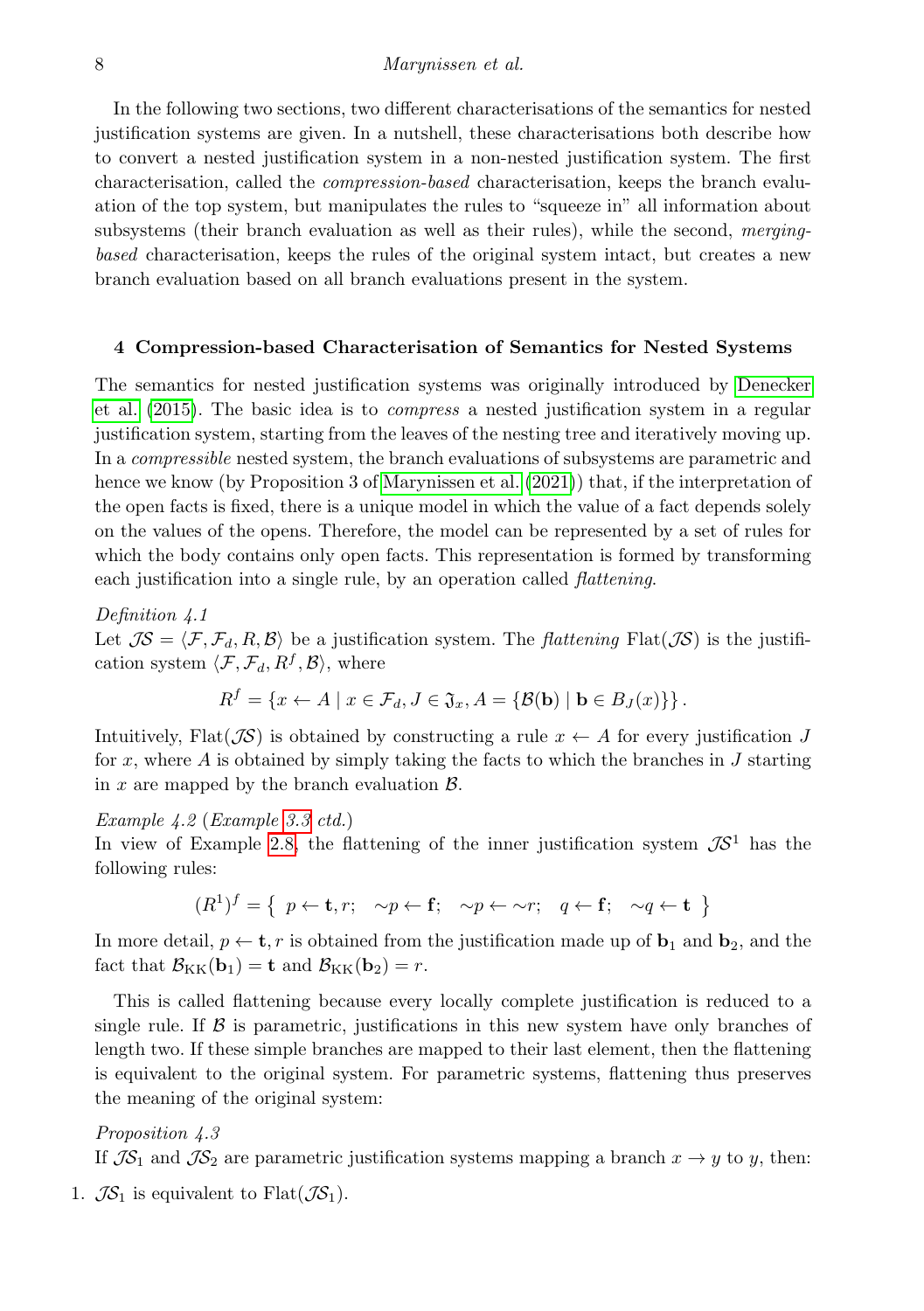2.  $\mathcal{IS}_1$  and  $\mathcal{IS}_2$  are equivalent if and only if Flat( $\mathcal{IS}_1$ ) and Flat( $\mathcal{IS}_2$ ) are equivalent.

Notice that it immediately follows that if the preconditions of the above proposition are satisfied, then the  $\mathcal{IS}_1$  and  $Flat(\mathcal{IS}_1)$ -models coincide. As a consequence, flattening preserves the properties of the justification at hand. We should note, however, that the structure of the justification is lost: justifications in  $Flat(\mathcal{JS})$  are condensed down. We will come back to this later.

Flattening provides us with a way to evaluate inner definitions. The second operation needed for compression is unfolding, which allows to eliminate inner symbols from the outside definitions, by replacing facts at a lower level by a (flattened) case for that fact.

#### Definition 4.4

Let R be a set of rules, and  $R_\ell$  a set of rules for the facts X (the elements of X are the heads of the rules in  $R_\ell$ ). Take a rule  $x \leftarrow A$  in R. Let f be any function with domain  $A \cap X$  such that for all  $y \in A \cap X$ ,  $y \leftarrow f(y)$  is a rule in  $R_\ell$  (the function f chooses a rule for each  $y \in A \cap X$ ). The unfolding of  $x \leftarrow A$  with respect to f is the rule

$$
\operatorname{Unf}_{f}(x \leftarrow A) = x \leftarrow (A \setminus X) \cup \bigcup_{y \in A \cap X} f(y).
$$

Let  $F_{x \leftarrow A}$  be the set of such functions f. Then the unfolding of  $x \leftarrow A$  with respect to  $R_{\ell}$  is the set

$$
\mathrm{Unf}_{R_{\ell}}(x \leftarrow A) = \{ \mathrm{Unf}_{f}(x \leftarrow A) \mid f \in F_{x \leftarrow A} \}.
$$

The *unfolding* of R with respect to  $R_\ell$  is

$$
\mathrm{Unfold}_{(X,R_{\ell})}(R) = \bigcup_{x \leftarrow A \in R} \mathrm{Unf}_{R_{\ell}}(x \leftarrow A).
$$

In a nutshell,  $\text{Unfold}_{(X,R_\ell)}(R)$  is obtained by replacing, in each  $x \leftarrow y_1, \ldots, y_n \in R$ , each fact  $y_i$  defined in  $R_\ell$  by the body facts A of a rule  $y_i \leftarrow A$  defining  $y_i$ .

<span id="page-8-0"></span>Example 4.5 (Examples [3.3](#page-5-1)  $\mathcal{B}$  [4.2](#page-7-1) ctd.)

With all systems as defined previously, we see that

$$
\mathrm{Unfold}_{(\mathcal{F}_{dl}, \mathrm{Flat}(R^1))}(R) = \{ \ r \leftarrow \mathbf{t}, r, \mathbf{f}; \quad \sim r \leftarrow \sim r; \quad \sim r \leftarrow \mathbf{f}; \quad \sim r \leftarrow \mathbf{t} \} \cup R^1.
$$

On the basis of the unfolding of a set of rules we can define the unfolding of a justification system, obtained by unfolding the rules of the parent system with respect to the rules of the children systems, and keeping the rules for the lower-level facts  $(R<sup>s</sup>)$ :

Definition 4.6 Let  $\mathcal{IS} = \langle \mathcal{F}, \mathcal{F}_d, \mathcal{F}_{dl}, R, \mathcal{B}, \{\mathcal{IS}^1, \ldots, \mathcal{IS}^k\}\rangle$  be a two-level nested compressible justification system. The unfolding of  $\mathcal{J}\mathcal{S}$  is

$$
\text{Unfold}\left(\mathcal{JS}\right) = \langle \mathcal{F}, \mathcal{F}_d, R^s \cup \text{Unfold}_{\left(\mathcal{F}_d \setminus \mathcal{F}_{dl}, R^s\right)}\left(R\right), \mathcal{B}\rangle,
$$

where  $R^s = \bigcup_{i=1}^k R^i$ .

The unfold-operation reduces the depth of the nesting tree and thus serves as a basis for the compression of a nested justification system (notice that since the subsystems  $\mathcal{J}S^i$ will have a smaller depth than  $\mathcal{IS}$ , Compress( $\mathcal{IS}$ ) is well-defined).

Definition 4.7 ([Denecker et al. 2015](#page-15-0))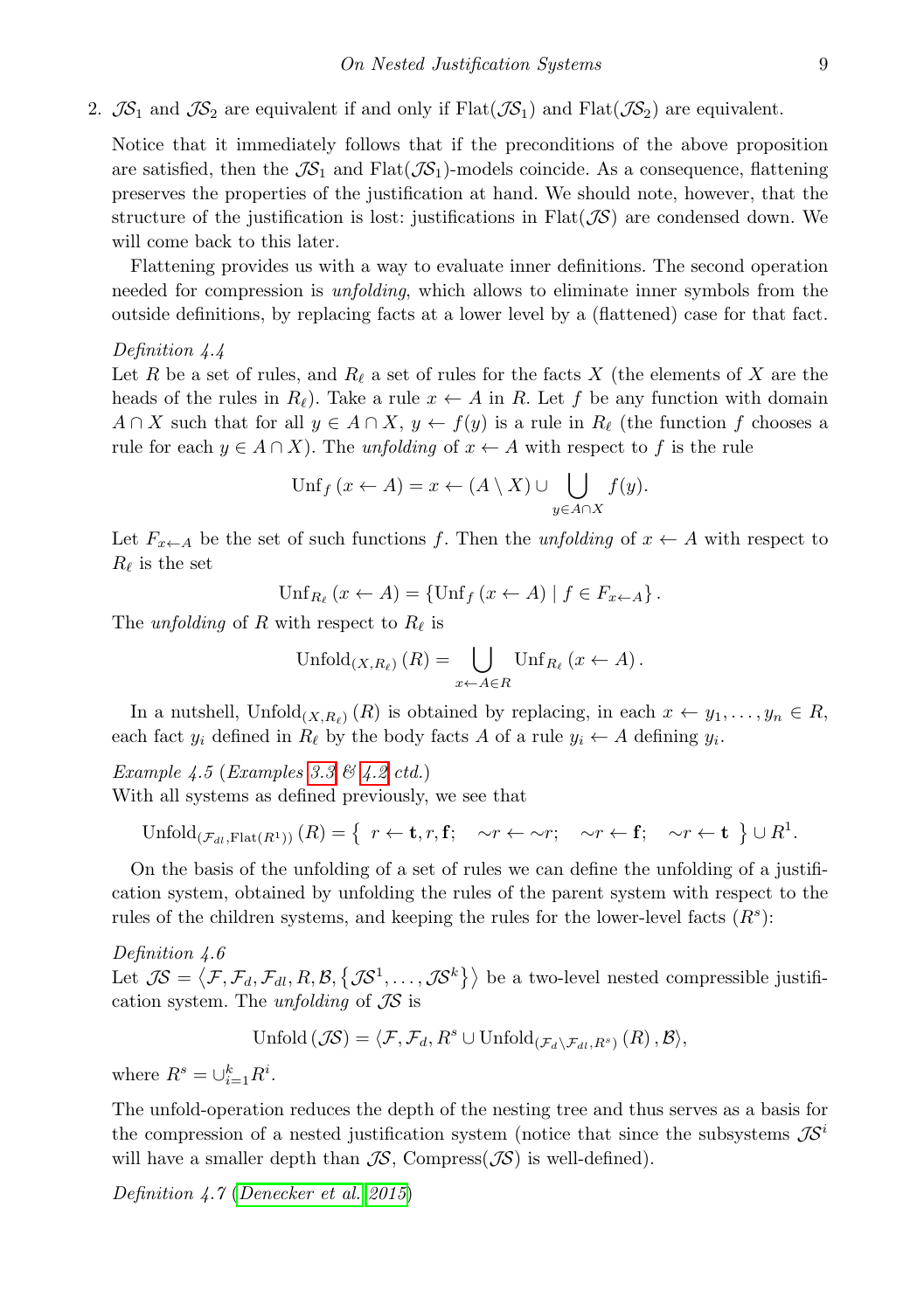Let  $\mathcal{JS} = \langle \mathcal{F}, \mathcal{F}_d, \mathcal{F}_{dl}, R, \mathcal{B}, \{ \mathcal{JS}^1, \dots, \mathcal{JS}^k \} \rangle$  be a compressible nested justification system. The compression Compress $(\mathcal{J}\mathcal{S})$  is defined inductively to be the justification system

 $\operatorname{Unfold}\big(\langle \mathcal{F}, \mathcal{F}_d, \mathcal{F}_{dl}, R, \mathcal{B}, \big\{ \operatorname{Flat}(\mathrm{Compress}(\mathcal{J\!S}^1)), \ldots, \operatorname{Flat}(\mathrm{Compress}(\mathcal{J\!S}^k)) \big\} \rangle \big) \,.$ 

## <span id="page-9-0"></span>Remark 4.8

Intuitively, the compression works as follows, described here for a two-level system  $\mathcal{IS}$ with only one subsystem  $JS^1 = \langle \mathcal{F}^1, \mathcal{F}_d^1, R^1, \mathcal{B}^1 \rangle$ . First of all,  $JS^1$  is flattened. We know from Proposition [4.3](#page-7-2) that this preserves the meaning of the system, and in fact, it no longer matters which branch evaluation is used, provided that it maps branches of length 2 onto their last element. In other words, the original system and branch evaluation are consolidated into the flattened frame. The next step is to replace each occurrence (in  $\mathcal{J}\mathcal{S}$ ) of each fact defined in  $\mathcal{J}\mathcal{S}^1$  by all possible cases for it in the flattened system. If  $\mathcal{B}^1$ is parametric, each such case in the flattened system contains only fact that are either locally defined or open in  $\mathcal{J}S$ . The result can then be evaluated without any knowledge of the branch evaluation or rules of  $\mathcal{I}S^1$ . While technically, the compressed system also contains a copy of  $R^1$ , they are only there for recovering the value of facts in  $\mathcal{F}^1_d$ ; they play no role for determining the value of facts in  $\mathcal{J}S$ . In case  $\mathcal{B}^1$  is not parametric, this construction no longer works: the cases in the flattening can then contain facts that are locally defined in  $J\mathcal{F}^1$ . For this reason, compression was only defined for parametric branch evaluations by [Denecker et al. \(2015\)](#page-15-0). We here slightly relax this condition, by allowing (in a compressible system) the outer branch evaluation to be non-parametric.

## Example 4.9 (Example [4.5](#page-8-0) ctd.)

We have already calculated  $\mathrm{Unfold}_{(\mathcal{F}_{dl}^{1},R^2)}(R^1)$  in Example [4.5.](#page-8-0) Since  $\mathrm{Unfold}_{(\mathcal{F}_{dl},R^1)}(R)$ contains only rule bodies with open facts, we see that  $Flat(Unfold_{(\mathcal{F}_{d},R^{1})}(R))$  = Unfold<sub> $(\mathcal{F}_{dt},R^{1})$ </sub>  $(R)$ . We therefore obtain:

Compress $(\mathcal{JS}) = \langle \mathcal{F}, \mathcal{F}_d, \text{Unfold}_{(\mathcal{F}_d,R^1)}(R), \mathcal{B}_{\text{KK}}\rangle$ 

and thus end up with an unnested justification system. It can be verified that the unique Compress( $\mathcal{J}\mathcal{S}$ )-model is  $\mathcal I$  with  $\mathcal{I}(\sim r) = \mathcal{I}(p) = \mathcal{I}(q) = \mathbf{f}$ .

### Example 4.10

We return to the nested justification system of Example [3.4.](#page-6-0) It can be verified that Compress( $\mathcal{J}\mathcal{S}_{FLP}$ ) is equal to (the complementation of)

$$
\mathcal{B}_{\text{st}}: \left\{\begin{array}{l} p \leftarrow \textbf{t}; \quad q \leftarrow \textbf{t}; \quad s \leftarrow p, s \quad s \leftarrow p, q, s; \quad s \leftarrow p, q; \\ \texttt{atLeastTwo} \leftarrow p, q; \quad \texttt{atLeastTwo} \leftarrow s, q; \quad \texttt{atLeastTwo} \leftarrow p, s; \end{array}\right\}
$$

The interpretation I with  $\mathcal{I}(s) = \mathcal{I}(p) = \mathcal{I}(q) = \mathbf{t}$  is the only two-valued Compress( $\mathcal{J}\mathcal{S}_{FLP}$ ). This interpretation indeed corresponds to the only stable model under the FLP semantics (mentioned above).

On the other hand, there are no two-valued Compress( $\mathcal{JS}_{GZ}$ )-models. This can be seen by observing that Compress( $\mathcal{JS}_{GZ}$ ) equals (the complementation of):

$$
\mathcal{B}_{st}: \left\{\begin{array}{l} p \leftarrow t; \quad q \leftarrow t; \quad s \leftarrow p, q, \sim s; \quad s \leftarrow p, s, \sim q; \quad s \leftarrow p, q, s, \sim p; \quad s \leftarrow p, q, s; \\ \texttt{atLeastTwo} \leftarrow p, q, \sim s; \quad \texttt{atLeastTwo} \leftarrow s, q, \sim p; \\ \texttt{atLeastTwo} \leftarrow p, s, \sim q; \quad \texttt{atLeastTwo} \leftarrow p, q, s \end{array}\right\}\right\}
$$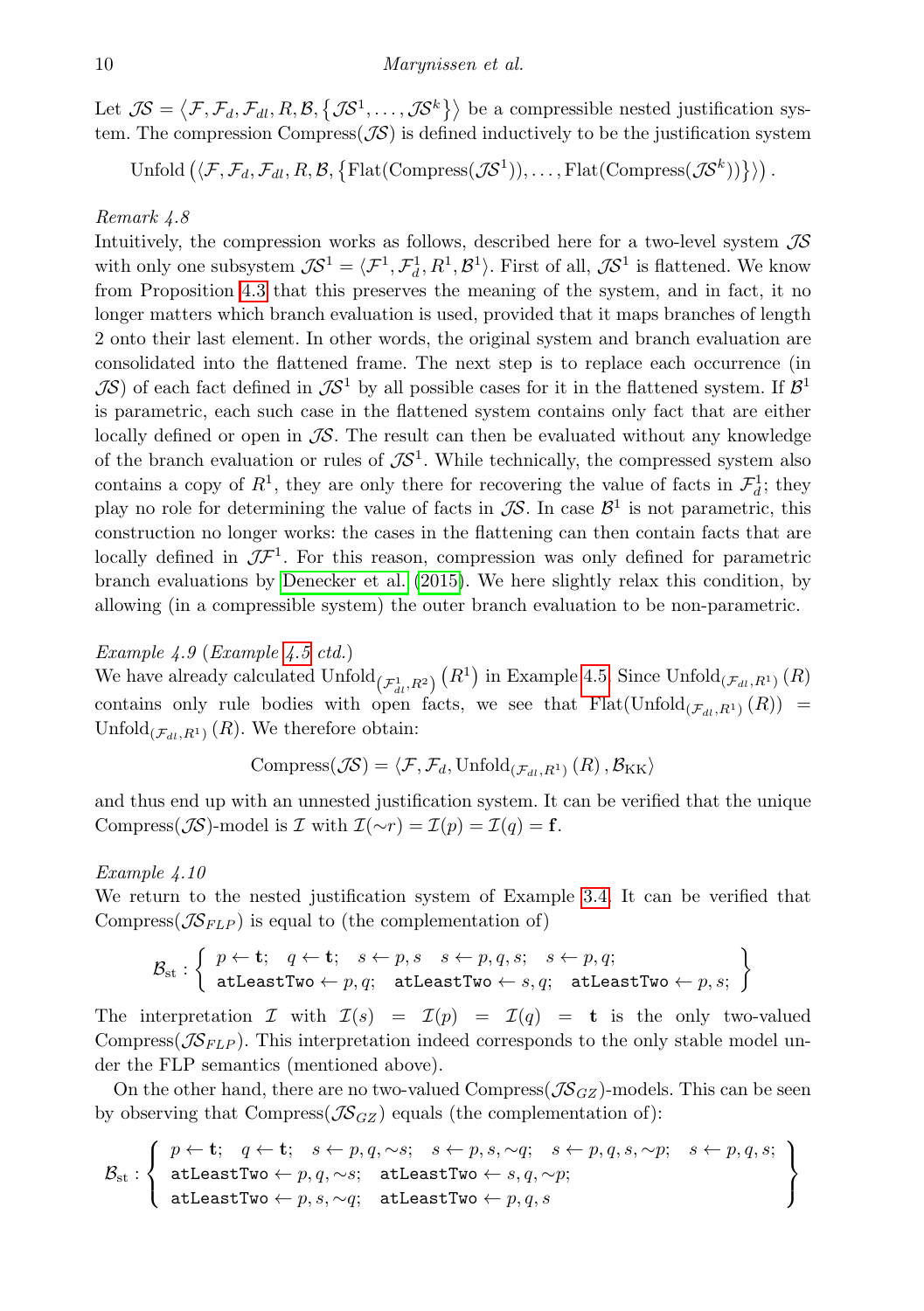Suppose I were a Compress  $(\mathcal{J}S_{GZ})$ -model, then clearly  $\mathcal{I}(p) = \mathcal{I}(q) = \mathbf{t}$ . If  $\mathcal{I}(s) = \mathbf{t}$ , then SV(s, I) = f (because each justification of s has a branch s  $\rightarrow \sim x \rightarrow \ldots$  (with x either p, q, or s). On the other hand, if  $\mathcal{I}(s) = \mathbf{f}$ , then  $SV(s, \mathcal{I}) = \mathbf{t}$ , and it can be verified that the justification that selects the rule  $s \leftarrow p, q, \neg s$  supports s in this case. Hence, such an  $\mathcal I$  can indeed not exist.

In this section, the semantics of nested justifications in terms of compressions, originally proposed by [Denecker et al. \(2015\)](#page-15-0) was described and studied. This characterisation of semantics of nested justification systems is the first one given in the literature. However, it does have a significant downside: the explanatory potential of justification systems is partially lost, since rules in lower levels of the justification system are compressed to their evaluation. For example, the definition of  $r$  in Example [3.3](#page-5-1) is compressed to  ${r \leftarrow t, r, f}$ , and thus the explanatory potential of justification theory is completely lost. Indeed, intuitively, we have a justification in the original nested justification system that looks like the justification on the left of the figure below, and is obtained by constructing a justification on the basis of all (relevant) rules in  $\mathcal{JS}$ :



However, under the compression-based semantics, we obtain the justification on the right, where most information on the justification of  $r$  has been lost. Thus, from the point of view of explainable reasoning, it is preferable to be able to somehow evaluate the justification on the left while retaining semantic equivalence with the compression-based semantics. This is exactly what will be done in the next section.

#### <span id="page-10-0"></span>5 Merging-based Characterisation of Semantics for Nested Systems

To avoid the loss of information with explanatory potential suffered by the compressionbased characterisation, the merging-based characterisation of semantics is now proposed. The basic idea of the merging-based characterisation is to consolidate all component systems of the nested justification system in a justification system  $\langle \mathcal{F}, \mathcal{F}_d, R^*, \mathcal{B}^* \rangle$ , where all rules of all component justification systems are simply gathered in  $R^*$ . This also means that justification branches are now constructed on the basis of all rules occurring somewhere in the nested justification system, and not simply on the basis of one component justification system. The information about the nesting structure of the original system is not discarded, but taken into account in the merge branch evaluation  $\mathcal{B}^*$ . In more detail, for infinite branches **b** in  $R^*$ , one looks for the highest component justification system  $\mathcal{J}S'$  in the nested justification system s.t. **b** contains infinitely many elements of locally defined facts of  $\mathcal{IS}'$ , and then applies the original branch evaluation  $\mathcal{B}'$  of the component system in question to the  $\mathcal{IS}'$ -branch  $\mathbf{b}'$  that corresponds to  $\mathbf{b}$ . This formalizes the intuition that priority is given to the outermost semantics.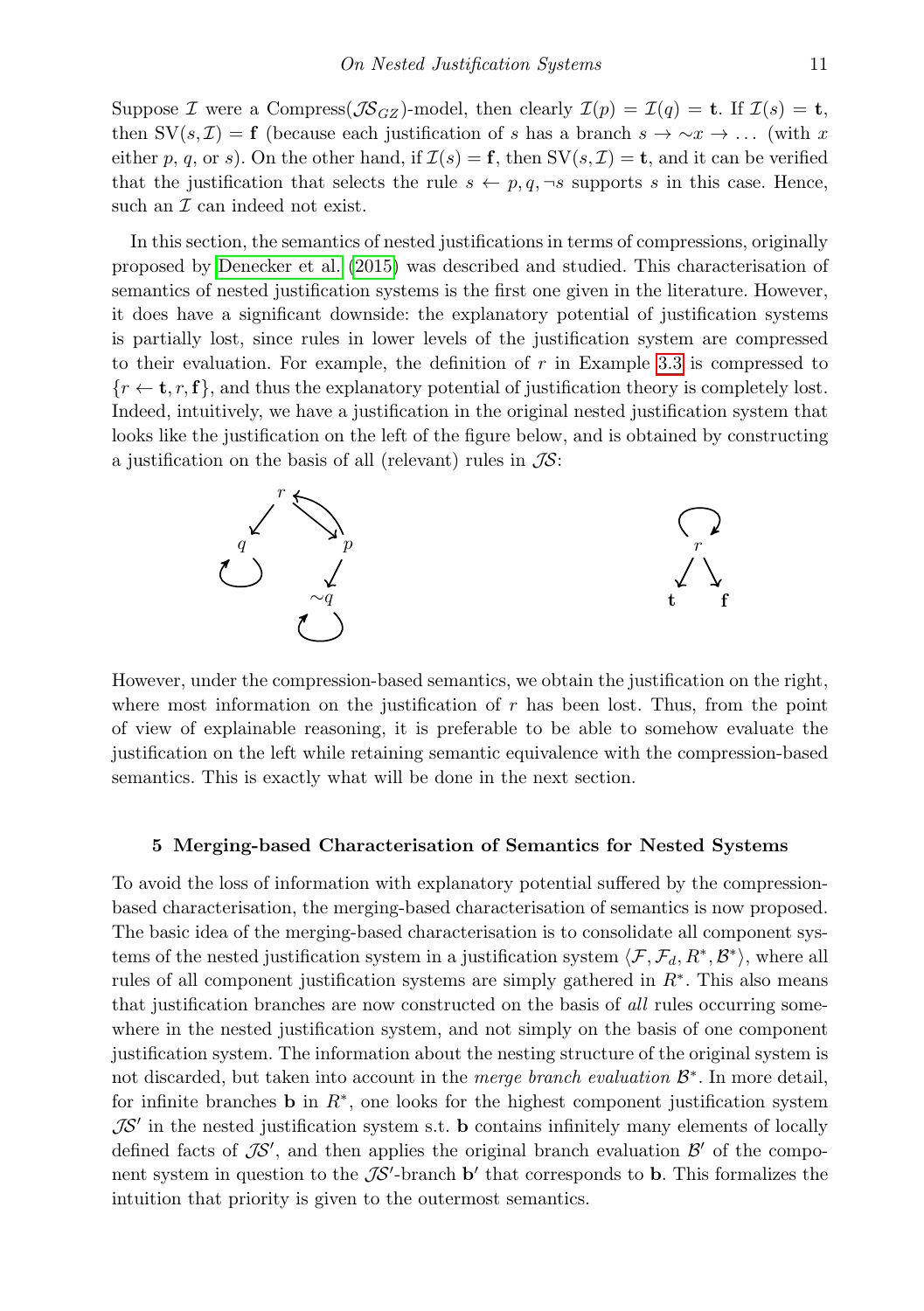Definition 5.1

The merge Merge( $\mathcal{JS}$ ) of  $\mathcal{JS}$  is the justification system  $\langle \mathcal{F}, \mathcal{F}_d, R^*, \mathcal{B}^* \rangle$ , where:

- $R^*$  is the union of all the rules in  $\mathcal{JS}$ .
- the merge branch evaluation  $\mathcal{B}^*$ w.r.t.  $\mathcal{J}\mathcal{S}$  is defined as follows:
	- 1. if **b** is finite, then  $\mathcal{B}^*(b)$  is equal to the last element of **b**.
	- [2](#page-11-0). if **b** is infinite, then let  $\mathcal{IS}'$  be the unique<sup>2</sup> system equal to either  $\mathcal{IS}$  or one of its descendant systems such that:
		- (a) **b** has infinitely many occurrences of facts defined locally in  $\mathcal{IS}'$ .<sup>[3](#page-11-1)</sup>
		- (b) No ancestor system of  $\mathcal{J}S'$  has property (a), i.e. for all ancestor systems of  $\mathcal{J}S$ , b has only finitely many occurrences of facts defined locally in that system.

Let  $\mathbf{b}'$  be the branch obtained from  $\mathbf{b}$  by removing all facts not defined locally in  $\mathcal{J}S'$ . Then  $\mathcal{B}^*(\mathbf{b}) = \mathcal{B}'(\mathbf{b}')$ , where  $\mathcal{B}'$  is the branch evaluation of  $\mathcal{J}S'$ .

The conditions in Definition [3.1](#page-5-2) guarantee that branches in Merge( $\mathcal{J}S$ ) are sequences of facts  $x_0 \to x_1 \to \ldots$  s.t.  $x_i$  is defined locally in a descendant or ancestor of  $x_{i+1}$ . This guarantees that the system  $\mathcal{IS}'$  indeed exists and is unique: if a branch has infinitely many occurrences of facts defined (locally) in two systems, then it must also go infinitely often through a common ancestor.

Example 5.2 (Example [3.3](#page-5-1) ctd.)

Consider again  $\mathcal{J}S$  as in Example [3.3.](#page-5-1) We have, among others, the justification for r in Merge( $\mathcal{J}S$ ) on the left side of the following picture<sup>[4](#page-11-2)</sup>; on the right side, the individual branches have been unravelled and the corresponding "primed" branches are drawn:



Notice that all literals in  $\mathbf{b}_1$  occur infinitely many times in  $\mathbf{b}_1$ . Since r is defined locally in  $\mathcal{IS}$ , i.e. it occurs in  $\mathcal{F}_{dl}$ , we have to look at  $\mathcal{IS}$  to evaluate  $\mathbf{b}_1$  with  $\mathcal{B}^*$ . On the right side, the branch  $\mathbf{b}'_1 = r \rightarrow r \rightarrow \dots$  obtained from  $\mathbf{b}_1$  by removing all facts defined outside of  $\mathcal{IS}$  is given. We now obtain  $\mathcal{B}^{\star}(\mathbf{b}_1)$  by evaluating  $\mathbf{b}'_1$  according to  $\mathbf{b}_1$ , i.e.,  $\mathcal{B}^\star(\mathbf{b}_1) = \mathcal{B}_{\text{KK}}(\mathbf{b}'_1) = \mathbf{u}.$ 

For  $\mathbf{b}_2$  and  $\mathbf{b}_3$ , we see that the highest justification system in which q respectively  $\sim q$  are defined is  $\mathcal{J}S^1$ . We therefore obtain the branches  $\mathbf{b}'_2 = q \rightarrow q \rightarrow \dots$  and

<span id="page-11-0"></span><sup>2</sup> Existence and uniqueness of this system are argued below the definition.

<span id="page-11-1"></span><sup>&</sup>lt;sup>3</sup> In more formal detail, there is some  $a \in \mathcal{F}'_d$  s.t. **b** contains infinitely many occurrences of a.

<span id="page-11-2"></span><sup>&</sup>lt;sup>4</sup> The justification is visualized here as a graph; the actual justification is the tree-unravelling of this graph which will for instance have infinitely many nodes labeled  $r$ . For instance, the edge from  $p$  to  $r$ symbolises the fact that every node labelled  $p$  has a child node labelled  $r$ .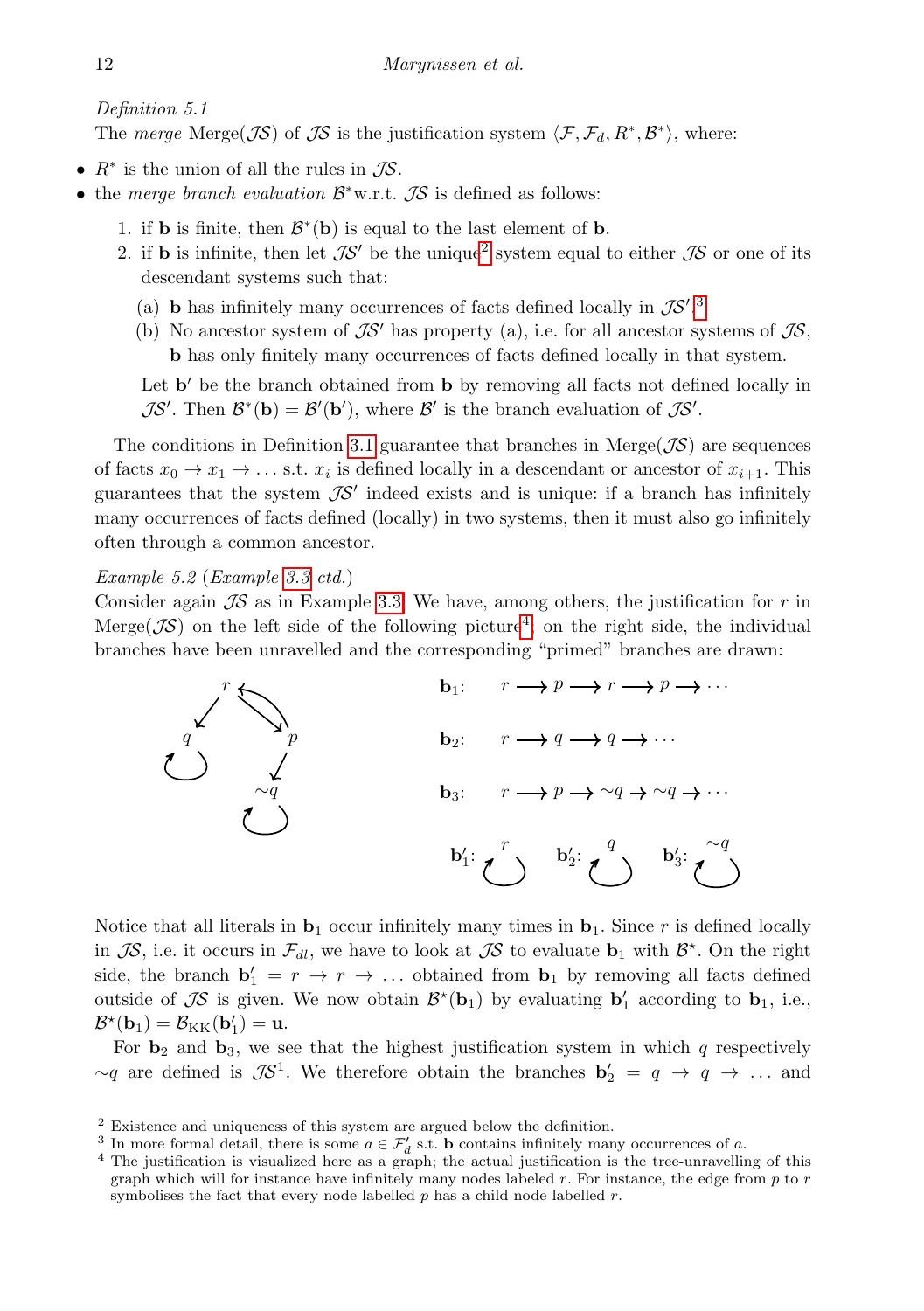$\mathbf{b}'_3 = \mathbf{\sim} q \rightarrow \mathbf{\sim} q \rightarrow \dots$  Since  $\mathcal{J}S^1$  uses the well-founded branch evaluation  $\mathcal{B}_{\text{wf}}$ , we obtain  $\mathcal{B}^{\star}(\mathbf{b}_2) = \mathcal{B}_{\rm wf}(\mathbf{b}'_2) = \mathbf{f}$  and  $\mathcal{B}^{\star}(\mathbf{b}_3) = \mathcal{B}_{\rm wf}(\mathbf{b}'_3) = \mathbf{t}$ . Here we can thus see the different branch evaluations of the component systems at work: for example, branches with infinite occurrences of positive literals are treated differently in view of the component justification system in which these literals are defined, and the branch evaluations used in these justification systems. In more detail,  $\mathbf{b}_1$  is evaluated to **u** since it is defined locally in  $\mathcal{IS}$ , which uses the Kripke-Kleene evaluation, whereas  $\mathbf{b}_3$  is evaluated to f since it is defined in  $\mathcal{IS}^2$ , which uses the well-founded evaluation. Altogether, we see that for  $\mathcal{I}(r) = \mathbf{t}, \mathcal{I}(q) = \mathcal{I}(p) = \mathbf{f}$ , it holds that  $SV(r, \mathcal{I}) = \mathbf{t}$ . In fact, it can be checked that  $\mathcal{I}$ is the unique  $Compress(\mathcal{JS})$ -model, which is no coincidence as we will see next.

#### <span id="page-12-0"></span>6 Equivalence of Compression- and Merging-Based Characterisations

Even though the compression-based and merging-based characterisation of semantics are based on quite different mechanisms, they give rise to the same evaluations for nested justification systems, i.e., they are equivalent. Showing this is rather involved, and due to spatial limitations, the details are given in Appendix D of the full version of this article [\(Marynissen et al. 2022\)](#page-15-9) and illustrated schematically in Figure [1.](#page-13-1) The crucial idea for the proof of equivalence is the definition of two operations, shrinking and expanding, that allow converting justifications in Compress( $\mathcal{J}\mathcal{S}$ ) to justifications in Merge( $\mathcal{J}\mathcal{S}$ ) and vice versa. On the basis of these operations, it is then shown that the supported value for defined facts are the same under Merge( $\mathcal{J}S$ ) and Compress( $\mathcal{J}S$ ) (for all defined facts x and interpretations  $\mathcal{I}$ :

$$
SV^t_{Compress(\mathcal{JS})}(x,\mathcal{I}) = SV^t_{Merge(\mathcal{JS})}(x,\mathcal{I})
$$

To guarantee that shrink and expand behave as expected, two minor assumptions are necessary, namely (1) that finite branches are mapped to their last element [\(Marynissen](#page-15-10) [et al. \(2021,](#page-15-10) Propositions 1 and 2) have shown how to modify branch evaluations to satisfy this condition) and (2) that all parametric branch evaluations map infinite branches to logical facts (in fact, unless additional structure on the fact space is assumed, this will always be satisfied). We obtain the following theorem.

#### <span id="page-12-1"></span>Theorem 6.1

Let a compressible nested justification system  $\mathcal{IS}$  in which every branch evaluation maps finite branches to their last element, and infinite branches to logical facts. Then Compress( $\mathcal{J}\mathcal{S}$ ) and Merge( $\mathcal{J}\mathcal{S}$ ) are equivalent.

It immediately follows that for a justification system that satisfies all of the preconditions of Theorem [6.1,](#page-12-1) the Compress( $\mathcal{JS}$ )-models coincide with the Merge( $\mathcal{JS}$ )-models.

#### Remark 6.2

As mentioned in Remark [4.8,](#page-9-0) compression was only defined for so-called compressible branch evaluations to allow evaluating the different involved systems separately. For merging, this restriction does not play a role: here all branch evaluations are taken into account simultaneously, in the definition of  $\mathcal{B}^*$ . As such, we have not just given a novel characterization of the semantics of nested systems, but also significantly expanded its scope, by allowing non-parametric systems, such as stable or supported, to be nested.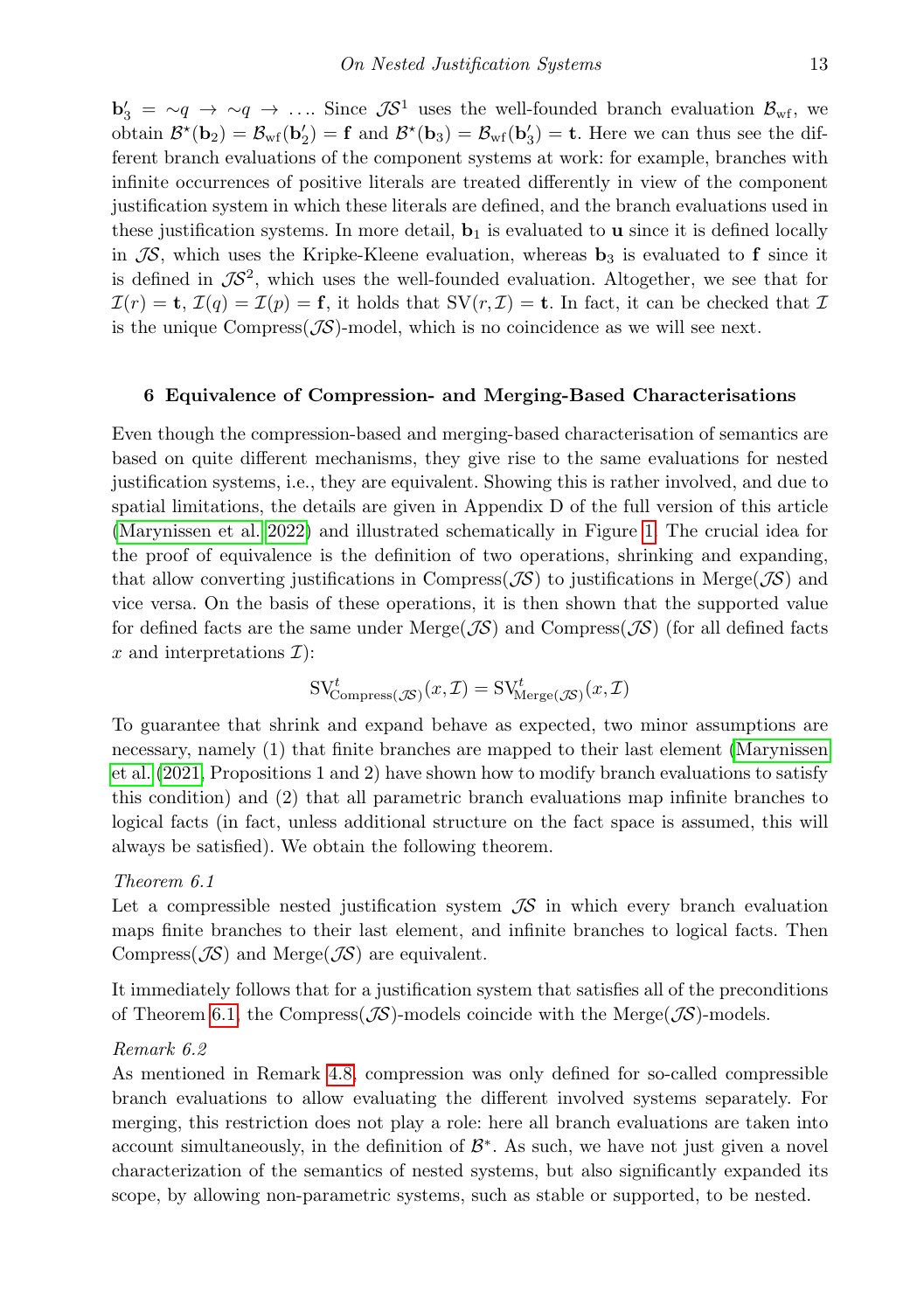

<span id="page-13-1"></span>Fig. 1. Schematic illustration (based on Example [3.3\)](#page-5-1) of the shrinking-operation, which converts a justification in Merge( $\mathcal{J}S$ ) into a justification in Compress( $\mathcal{J}S$ ) (also illustrated schematically), and the *expanding*-operation, which converts a justification in Compress( $\mathcal{J}S$ ) (taking into account the relevant justifications in  $\mathcal{J}\mathcal{S}$ ) into a justification in Merge( $\mathcal{J}\mathcal{S}$ ).

## 7 FO(FD): Application to Fixpoint Definitions

<span id="page-13-0"></span>FO(FD) [\(Hou et al. 2010\)](#page-15-7) is a logic that integrates fixpoint definitions based on rules with first-order logic. Essentially, a *least fixpoint definition* (respectively *great*est fixpoint definition) is defined inductively as an expression of the form  $\mathcal{D}$  =  $\mathcal{R}, \Delta_1, \ldots, \Delta_m, \nabla_1, \ldots, \nabla_n$  (respectively  $\mathcal{R}, \Delta_1, \ldots, \Delta_m, \nabla_1, \ldots, \nabla_n$ ), where R is a set of rules and each  $\Delta_i$  is a least fixpoint definition and each  $\nabla_j$  is a greatest fixpoint definition, s.t. every symbol is defined in at most one of  $\mathcal{R}, \Delta_1, \ldots, \Delta_m, \nabla_1, \ldots, \nabla_n$ . Additionally, defined symbols are only allowed to occur positively in rule bodies. The semantics of FO(FD), explained in full detail in Appendix E of the full version of this article [\(Marynissen et al. 2022\)](#page-15-9), is given in terms of (two-valued) interpretations, and is defined iteratively, by means of an immediate consequence operator  $\Gamma^{\mathcal{D}}(I)$ . Consistent with the idea of capturing a definition, a unique model according to these semantics is guaranteed to exist. The nested nature of fixpoint definitions comes into play when requirements of different levels conflict with each-other. In that case, intuitively, the highest level (the outermost definition) will be given priority.

As an example, restricted to the propositional case, consider:

$$
\mathcal{D} = \left[ \begin{array}{ccc} p \leftarrow q \lor r; & q \leftarrow p; & u \leftarrow s \\ \lceil r \leftarrow p; & s \leftarrow t \lor q; & t \leftarrow s \end{array} \right] \right]
$$

This fixpoint definition consists of two levels. The uppermost or global level is a least fixpoint definition of  $p$ ,  $q$  and  $u$ , whereas the lower or inner level contains a greatest fixpoint definition of the atoms  $r$ ,  $s$  and  $t$ . Intuitively, the semantics will ensure that the model of this definition corresponds to a greatest fixpoint of the immediate consequence operator based on the inner system, and a least fixpoint of the immediate consequence operator based on the outer system, together with the respective interpretation for the inner system. For example, the interpretation that assigns **t** to s, t and u, and **f** to p, q and r to f is a model of this fixpoint definition. We see that the cycle between  $p \leftarrow q \vee r$ and  $r \leftarrow p$  gives rise to a conflict between the two levels: the greatest fixpoint nature of the lowest level would require us to make  $p$  and  $r$  true, whereas the least fixpoint nature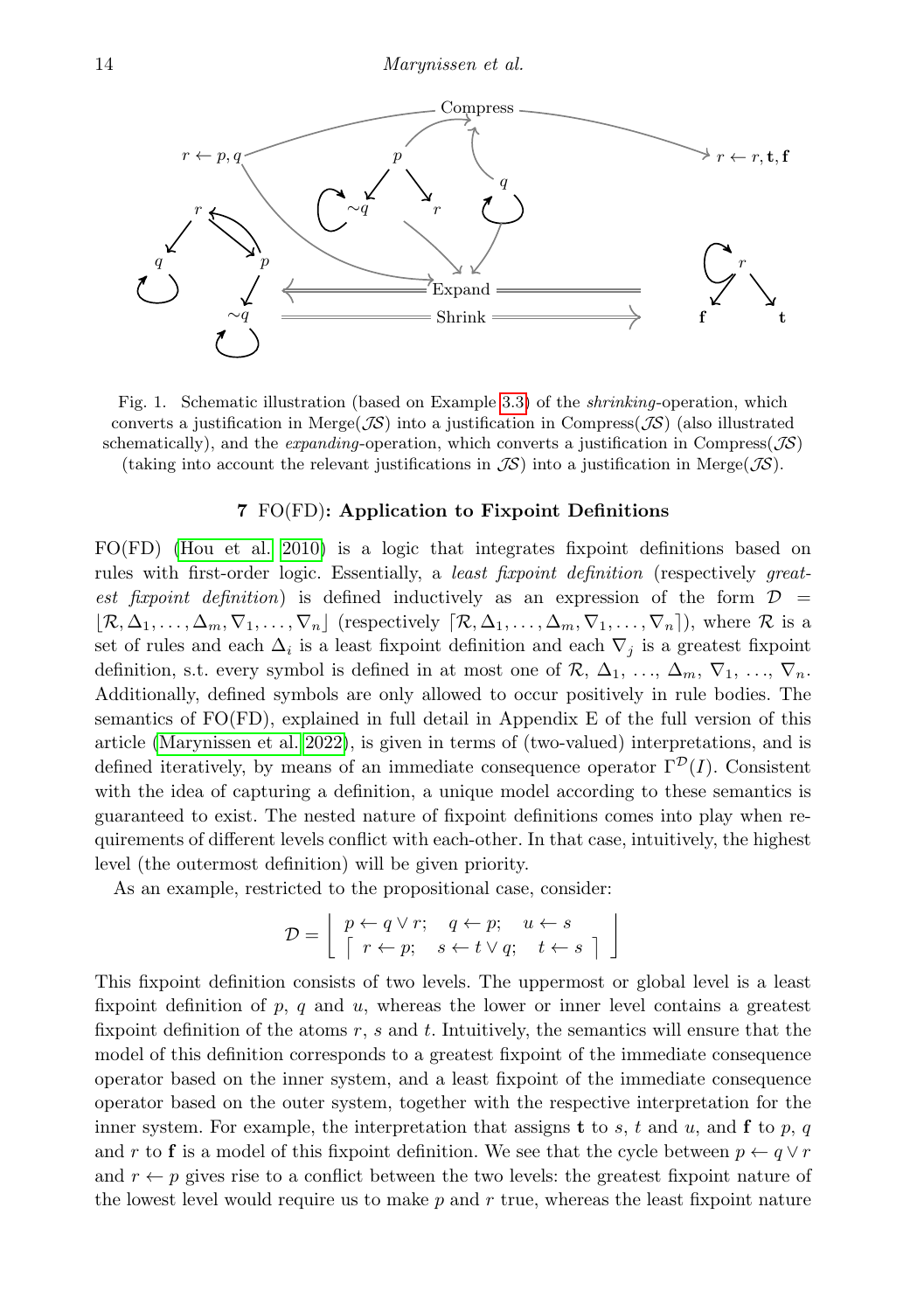of the highest level would require us to make  $p$  and  $r$  false. Since priority is given to the highest level,  $p$  and  $r$  are false in the defined interpretation.

Nested justifications were partially inspired by FO(FD), and is therefore not surprising that FO(FD) can be captured using nested justifications. This way of assigning priority to higher levels in case of conflicting demands also shows up in the merging-based characterisation, where the highest component system is used to evaluate infinite branches.

For the propositional case, the translation is rather straightforward. Given a fixpoint definition  $\mathcal{D}, \mathcal{J}\mathcal{S}_{\mathcal{D}}$  is defined as  $\langle \mathcal{F}, \mathcal{F}_d, \mathcal{F}_{dl}, R, \mathcal{B}, \{\mathcal{J}\mathcal{S}_{\Delta_1}, \ldots, \mathcal{J}\mathcal{S}_{\Delta_m}, \mathcal{J}\mathcal{S}_{\nabla_1}, \ldots, \mathcal{J}\mathcal{S}_{\nabla_n}\}\rangle$ where  $\mathcal{B} = \mathcal{B}_{\text{wf}}$  if  $\mathcal{D}$  is a least fixpoint definition and  $\mathcal{B} = \mathcal{B}_{\text{cwf}}$  if  $\mathcal{D}$  is a greatest fixpoint definition. We can thus represent the nested justification system  $\mathcal{IS}_D$  as:

$$
\mathcal{B}_{\text{wf}}: \left\{\begin{array}{l}p \leftarrow q \lor r; \quad q \leftarrow p; \quad u \leftarrow s\\ \mathcal{B}_{\text{cwf}}: \left\{ \begin{array}{l}r \leftarrow p; \quad s \leftarrow t; \quad s \leftarrow q; \quad t \leftarrow s\end{array}\right\}\right.\end{array}\right\}
$$

This translation is adequate, in the sense that a unique  $\mathcal{B}_{\text{wf}}$ -model (respectively  $\mathcal{B}_{\text{cwt}}$ model) that leaves no atoms **u** is guaranteed to exist and corresponds to the least (respectively greatest) fixpoint of the fixpoint definition. Notice that we replaced  $s \leftarrow t \vee q$ by  $s \leftarrow t$  and  $s \leftarrow q$ . For more complex formulae, more work is required. For the full first-order case, the idea is essentially the same, but an intermediary system is included between  $\mathcal{JS}_{\mathcal{D}}$  and  $\mathcal{JS}_{\Delta_1},\ldots,\mathcal{JS}_{\Delta_m},\mathcal{JS}_{\nabla_1},\ldots,\mathcal{JS}_{\nabla_n}$  to ensure that first-order formulae are treated adequately. This translation, as well as the correspondence results, are detailed in Appendix E of the full version of this article [\(Marynissen et al. 2022\)](#page-15-9).

#### 8 Conclusion, in View of Related Work

<span id="page-14-0"></span>In this paper, we gave two characterisations of the semantics of nested justification systems, showed that these characterisations are equivalent and demonstrated how nested justifications can capture nested fixpoint definitions. The potential applications of nested justification systems are extensive, as they allow for the modular, and therefore straightforward, design of rule-based languages. A prime example is the definition of semantics for aggregates. Nested justification systems allow to separate the definition of semantics aggregates from that of a logic program, by adding rules defining the aggregates at the lowest level of a justification system (cf. Example [3.4\)](#page-6-0). In future work, we will investigate exact translations from semantics for logic programs with aggregates (e.g., [\(Pelov et al.](#page-15-2) [2007;](#page-15-2) [Faber et al. 2011;](#page-15-3) [Gelfond and Zhang 2019;](#page-15-4) [Alviano et al. 2021;](#page-15-5) [Vanbesien et al.](#page-15-6) [2021\)](#page-15-6) in nested justification systems, bringing justification theory's explanatory potential to such semantics.

Some aspects of nested justifications, in particular the fact that different modules using different semantics can be combined, are reminiscent of *multi-context systems* (in short, MCSs) [\(Brewka et al. 2018\)](#page-15-11). There are, however, significant differences between the two formalisms. On the one hand, MCSs allow for a broader range of knowledge bases to be used as modules. For example, defaults or autoepistemic belief bases can be used in MCSs, but cannot be modelled straightforwardly in justification theory. On the other hand, nested justification systems allow for more sophisticated interactions and structures. Indeed, a multi-context system can be seen as a set of contexts  $\{C_1, \ldots, C_n\}$  and a set of bridge rules  $R$  allow the flow of information between contexts. I.e. it corresponds, at least structurally, to a nested justification system  $\mathcal{JS} = \langle F, \mathcal{F}_d, \mathcal{F}_d, R, \{ \mathcal{JS}^1, \ldots, \mathcal{JS}^n \} \rangle$